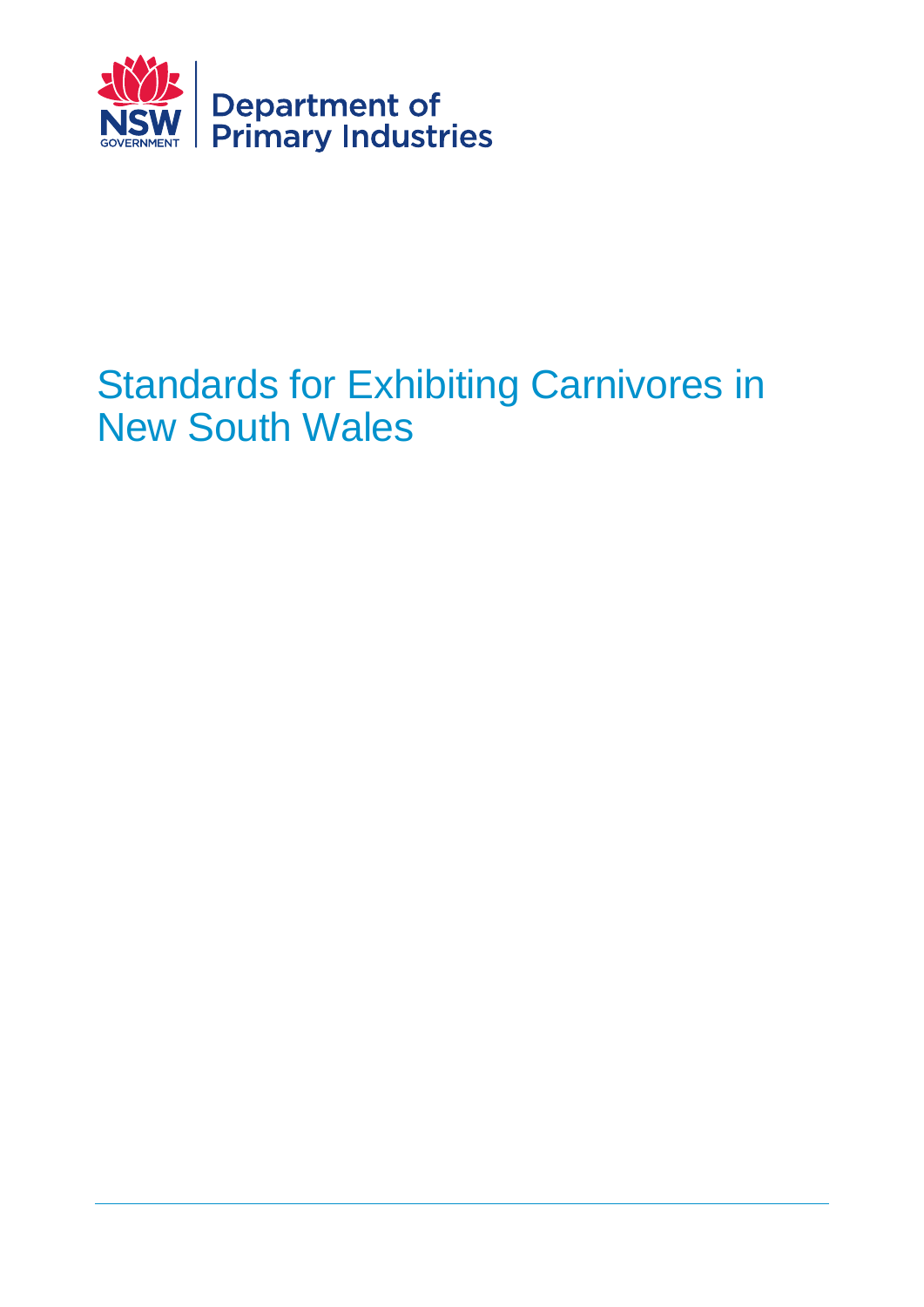*Standards for Exhibiting Carnivores in New South Wales*

A publication of the NSW Department of Industry, Skills and Regional Development (pursuant to clause 8(1) of the Exhibited Animals Protection Regulation 2010)

Published August 2016

ISBN - 978-1-74256-964-2

www.dpi.nsw.gov.au

© State of New South Wales through the Department of Industry, Skills and Regional Development, 2016. You may copy, distribute and otherwise freely deal with this publication for any purpose, provided that you attribute the NSW Department of Primary Industries as the owner.

Disclaimer: The information contained in this publication is based on knowledge and understanding at the time of writing (August 2016). However, because of advances in knowledge, users are reminded of the need to ensure that information upon which they rely is up to date and to check currency of the information with the appropriate officer of the Department of Primary Industries or the user's independent adviser.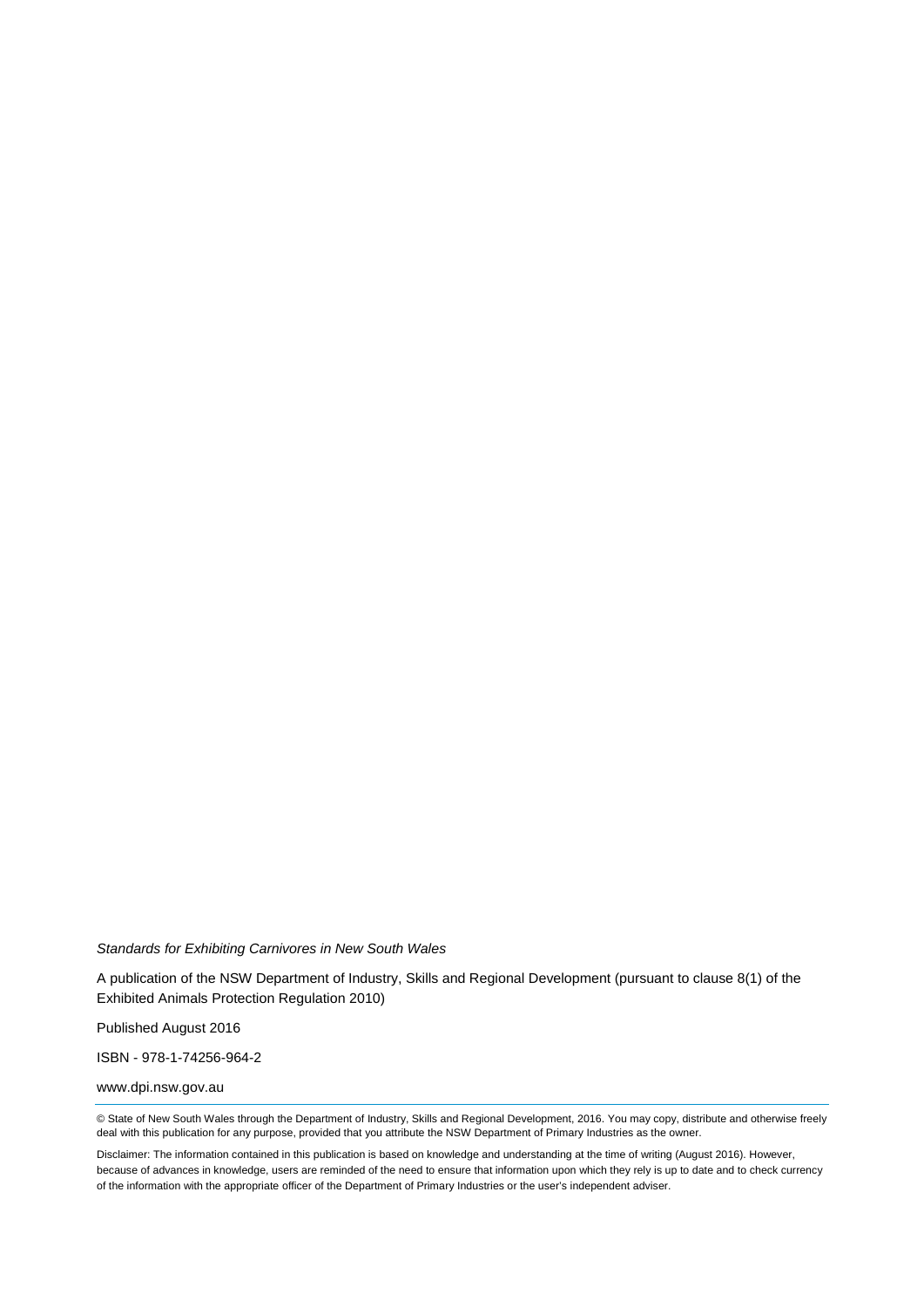## **Contents**

| Clause 1  |  |
|-----------|--|
| Clause 2  |  |
|           |  |
| Clause 3  |  |
| Clause 4  |  |
| Clause 5  |  |
| Clause 6  |  |
| Clause 7  |  |
|           |  |
| Clause 8  |  |
| Clause 9  |  |
|           |  |
|           |  |
|           |  |
|           |  |
|           |  |
| Clause 14 |  |
| Clause 15 |  |
|           |  |
|           |  |
|           |  |
|           |  |
|           |  |
|           |  |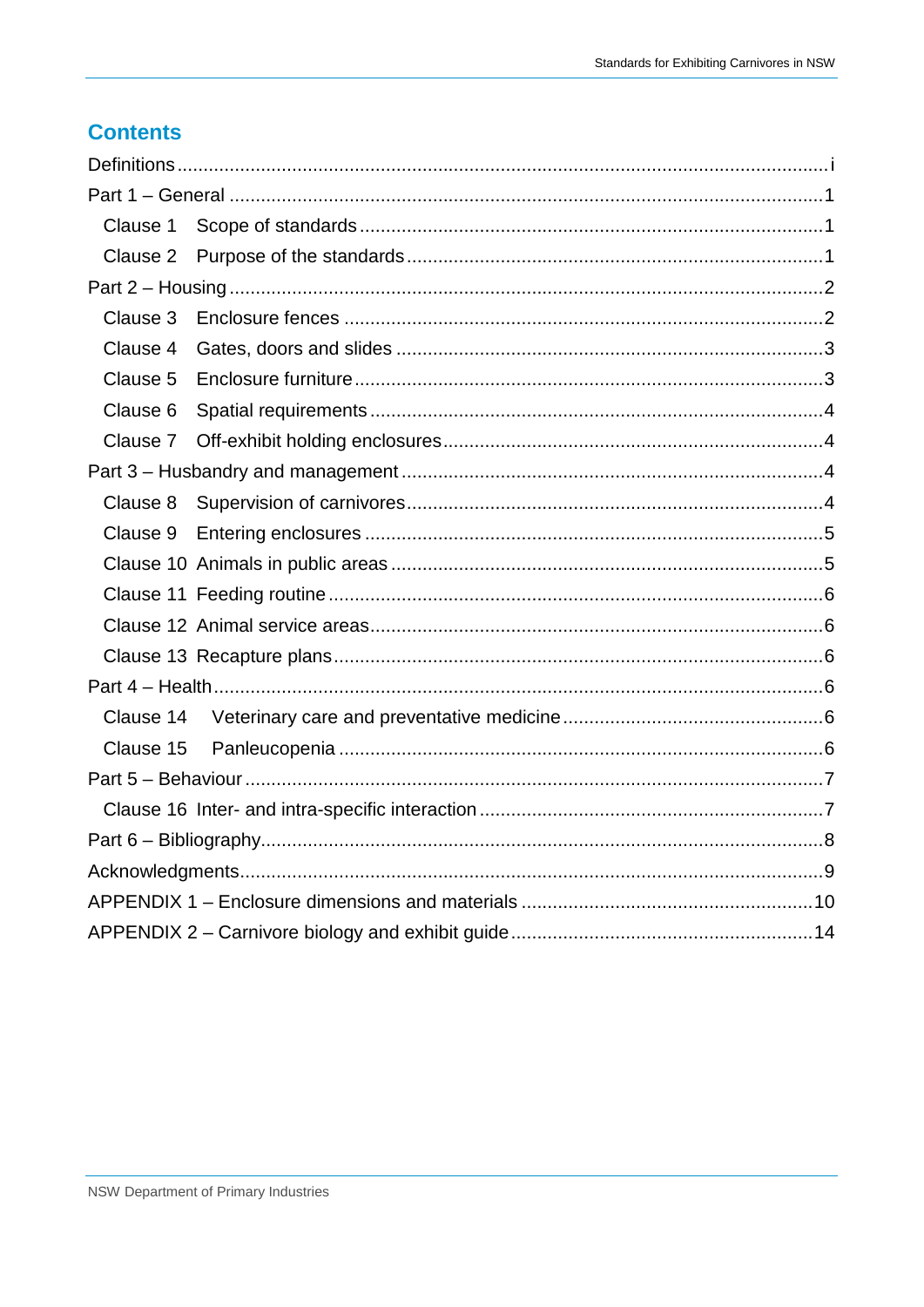## **Definitions**

*approved* means approved in writing by the Secretary.

*Department* means the Department of Industry, Skills and Regional Development.

exhibitor means a person or company that has a Licence, Approval or Permit under the EAP Act.

**NSW DPI** means the NSW Department of Primary Industries, being a departmental office within the Department.

*Secretary* means the Secretary of the Department.

*EAP Act* means the *Exhibited Animals Protection Act 1986*.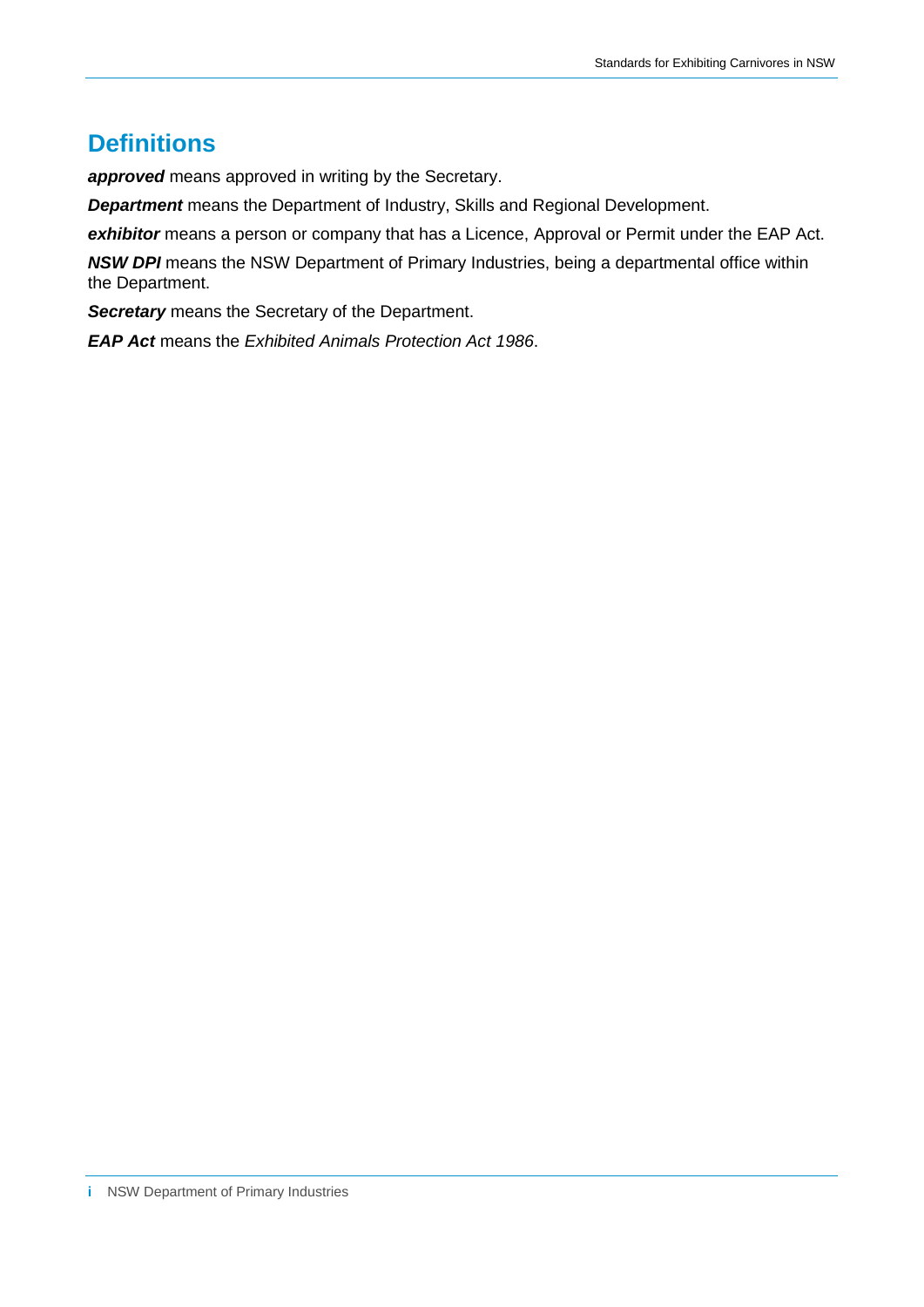## **Part 1 – General**

### **Clause 1 Scope of standards**

- 1) These standards apply to all animals of species of the eutherian Order Carnivora (with the exception of: 1) seals; and 2) the Dingo *Canis familiaris* (or *Canis lupus dingo*) displayed, or kept for display, by exhibitors authorised under the EAP Act and must be used in conjunction with all other relevant existing standards and policies of the Department (including NSW DPI), where appropriate, including:
	- General Standards for Exhibiting Animals in New South Wales.

**Note** 

The Order Carnivora does not include the carnivorous marsupials. The prescribed standards applicable to seals are the *Standards for Exhibiting Seals in New South Wales*. The prescribed standards applicable to the Dingo are the *Standards for Exhibiting Australian Mammals in New South Wales.*

2) An applicant may seek the Secretary's approval to any variation of the application of these Standards. Before a variation can be approved an applicant must satisfy the Secretary that the proposed variation is appropriate for the particular species involved. The Secretary if so satisfied may approve a variation in the particular circumstances.

**Clause 2 Purpose of the standards** 

- 1) The standards within this publication have been developed to maximise the welfare of animals in captivity and cover a range of areas including:
	- a) psychological and physical animal welfare;
	- b) educational value of exhibits;
	- c) public safety;
	- d) guidelines for new and existing displays; and
	- e) legal effect.
- 2) All space requirements in this document are minimum requirements. Exhibitors are encouraged to make enclosures larger than those listed in order to further increase the animal welfare benefit to the animals being held.

### **Note**

All material found within the document in a box such as this one, is for information only.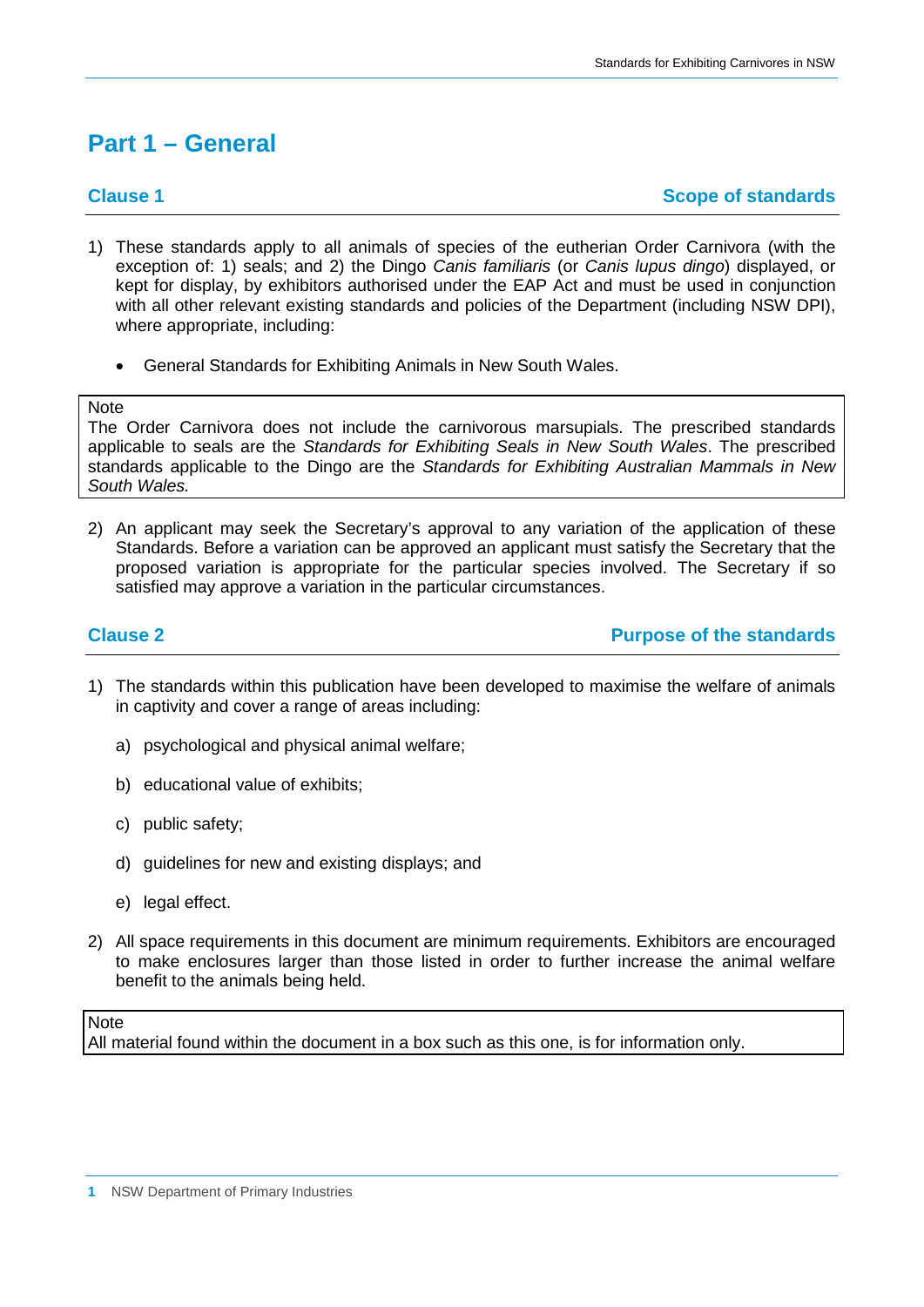## **Part 2 – Housing**

### **Clause 3 Enclosure fences**

- 1) The boundary of a carnivore enclosure must be made secure against escape. Minimum dimensions of some materials that can be used in enclosure boundaries are set out under Appendix 1. Other materials and dimensions may be approved by the Secretary. Some examples include:
	- a) Larger mesh sizes may be used in those parts of the enclosure boundaries that are above the reach of an average adult man adjacent to the fence. The mesh size must not be large enough to allow individuals of the species, including offspring, to escape through the wire.
	- b) Solid walls (including glass panels) can be used rather than mesh if the Secretary is satisfied that the walls will be effective in containing the animals to be kept in the enclosure.

### **Note**

Appendix 1 indicates that enclosures for some species, such as Red Panda, Binturong and Ferrets do not need a roof if smooth faced unclimbable walls of the prescribed height are used.

- c) Roofless enclosures may be used for species requiring a roof (indicated as "Roof" in the Inhang column of Appendix 1) if the Secretary is satisfied that the walls (in combination with any moats and electric hot wires) will be effective in containing the animals to be kept in the enclosure.
- d) Lower fence/wall or moat heights can be used if the Secretary is satisfied that suitable electric wires have been installed and that this configuration of fence/wall/ moat and electric hot wires will be effective in containing the animals to be kept in the enclosure.
- e) The use of high tensile wire as a modern display technique can be incorporated into enclosures as long as the Secretary is satisfied that they have been rigorously tested, they include secondary barriers such as electric wires to reduce access to the tensile wire, and the configuration will be effective in containing the animals kept in the enclosure.
- 2) Moating systems for carnivore enclosures must incorporate the following safety features:
	- a) installations to prevent stormwater raising the level of the moat and it is recommended that a 50mm float valve be installed to maintain the correct water level at all times; and
	- b) a base of clay or some other impervious material to limit the loss of water through the rock soil subgrade; and
	- c) a barrier (possibly incorporating vegetation) on the viewing side of the moat to reduce the risk of visitors falling into the moat.

### **Note**

Electric wires are recommended for open top enclosures and moated enclosures used to contain carnivores that have climbing ability.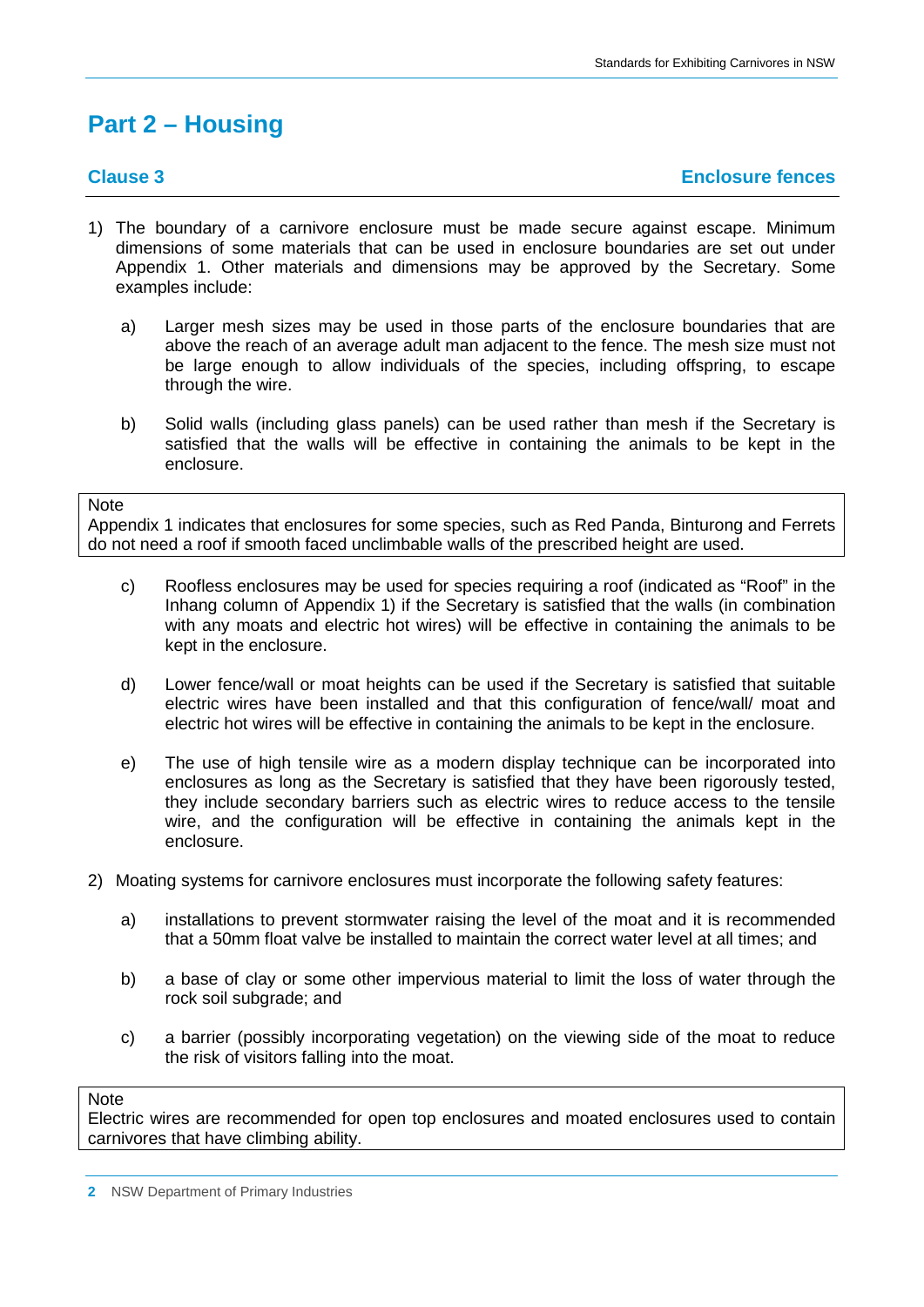1) Gates/doors/slides and other entry devices in enclosure boundaries must be placed so that there is no direct access to the enclosure from areas that are unable to safely and securely contain the enclosed animals.

**Exception** - Large gates can be incorporated into the perimeter fence of carnivore enclosures if the Secretary is satisfied that adequate security measures have been incorporated. These include standard operating procedures and physical installations that prevent the gates from being unlocked except by a person who has removed all unrestrained carnivores from the enclosure.

- 2) Design of main enclosures and holding facilities must ensure that the enclosed carnivore can be safely and routinely confined in or out of its main enclosure when access by staff to either section is necessary.
- 3) All gates/doors/slides and other entry devices must be as effective in containing the animals as the enclosure barrier. They must be designed and maintained to prevent the animal from damaging its safe operation and/or unfastening the securing device.
- 4) All gates/doors/slides and other entry devices must be designed and maintained so that they can be safely operated and secured in position as required. The control mechanism must be situated in an area so that the animal is unable to contact the person operating the controls.
- 5) All gates/doors/slides and other entry devices must be securely locked when closed. Locks used in carnivore enclosures must be of the type which only allow removal of the key once the lock is secured.

**Clause 5 Enclosure furniture**

- 1) Sight barriers must be provided so that animals have the opportunity to withdraw from visual contact.
- 2) A carnivore enclosure must contain a bathing pond/container with a diameter and depth sufficient to allow normal bathing behaviour if the Secretary determines that it is necessary in the circumstances.
- 3) The pond/container must have a non-slip surface and no sharp edges.
- 4) The pond/container must be kept filled with clean drinkable water. Ponds that are not cleaned daily must contain clean drinkable water at all times otherwise an additional water trough filled with clean drinkable water must be available to the enclosed animals.
- 5) Display enclosures and holding facilities for ursids, felids, procyonids and viverrids must include scratching posts or logs and climbing structures. These species must be able to climb to a minimum height of 1.8 metres, with the following exceptions:
	- a) Sun Bears must be provided with climbing structures at least 4.0 metres high.
	- b) Clouded Leopards must be provided with climbing structures at least 2.5 metres high.
- 6) Carnivores must have access to an area where they can bask in the sun.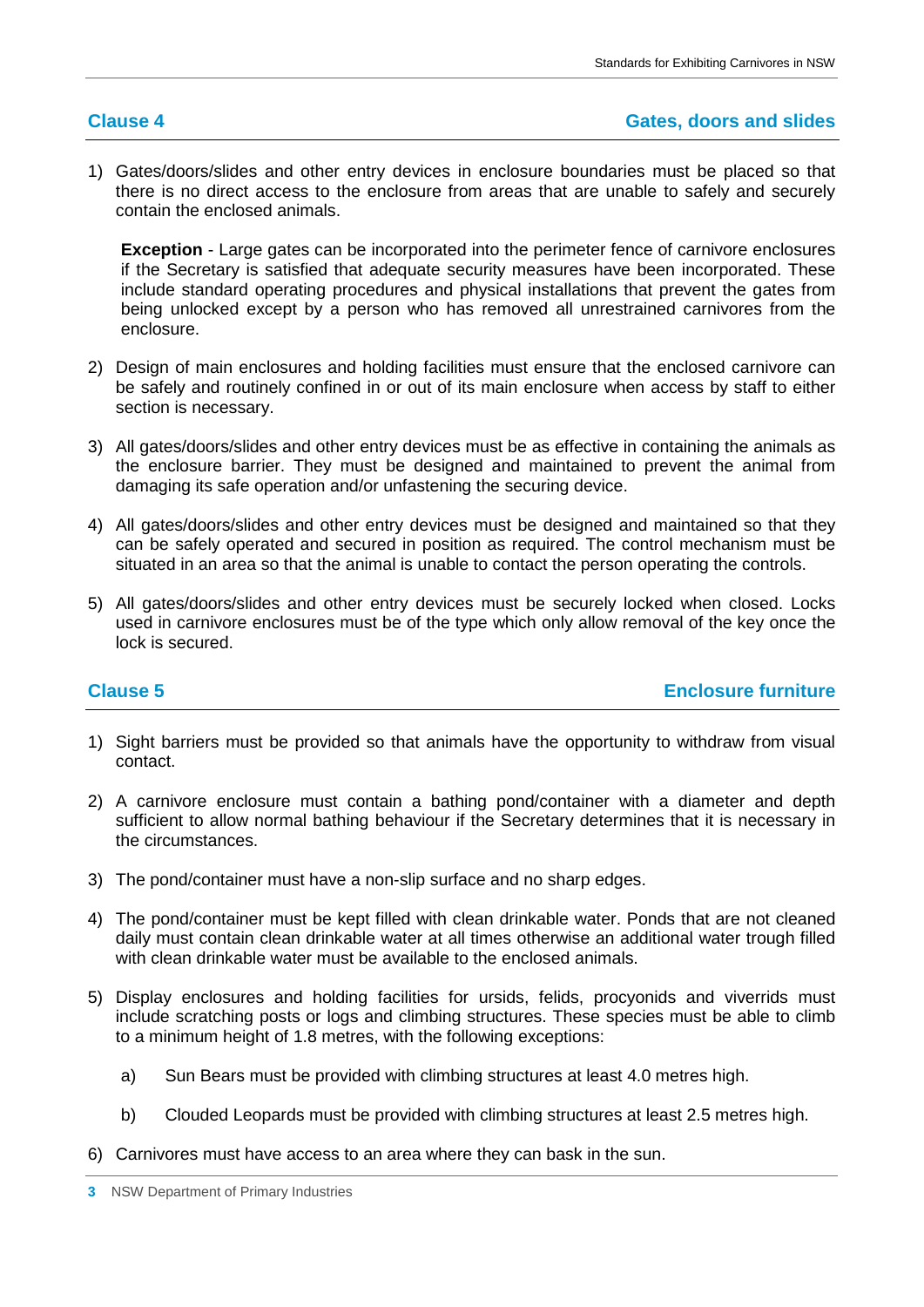- 7) Structural complexity must be provided within the enclosure, to allow carnivores opportunities to hide, climb and escape aggressive behaviour.
- 8) Fennec foxes, Otters and Meerkats are very active species so they require adequate stimulation to avoid developing stereotypic behaviour. They are known to develop stereotypic behaviour in small enclosures containing insufficient stimulation.

### **Clause 6 Spatial requirements**

- 1) The size and shape of enclosures for carnivores must provide freedom of movement, both vertically and horizontally and must not fall below the minimum requirements set out in Appendix 1.
- 2) Enclosures may have less than the prescribed floor area if the exhibit is for an arboreal species and the additional height provides compensatory living room for the animals and the Secretary determines that it is necessary in the circumstances.
- 3) Small Clawed Otters a water body suitable for swimming must be provided. The water body surface area must be no less than  $25m^2$  (for enclosures holding 1-10 animals). This surface area must be increased by  $2.5m<sup>2</sup>$  for each additional animal. The depth of the water must be a minimum of 1.0 metre on display and 0.5m in off-exhibit areas that are used for medium- or long-term holding of animals. At least 50% of the pool area must be at the minimum depth.

**Clause 7 Off-exhibit holding enclosures**

- 1) Holding facilities for felids and ursids must include denning facilities so that all individuals in the holding facility may be denned separately.
- 2) Dens must be weatherproof and kept dry.

## **Part 3 – Husbandry and management**

### **Clause 8 Supervision of carnivores**

Carnivores must be under the supervision of a person who has been adequately trained and capable of:

- a) safely handling and restraining the carnivores exhibited;
- b) minimising the likelihood of carnivore attacks on keepers, other members of staff, and members of the public;
- c) minimising undue stress experienced by carnivores;
- d) providing adequate diets for the carnivores held;
- e) recognising aberrant behaviour and indicators of ill health in the species under his/her supervision; and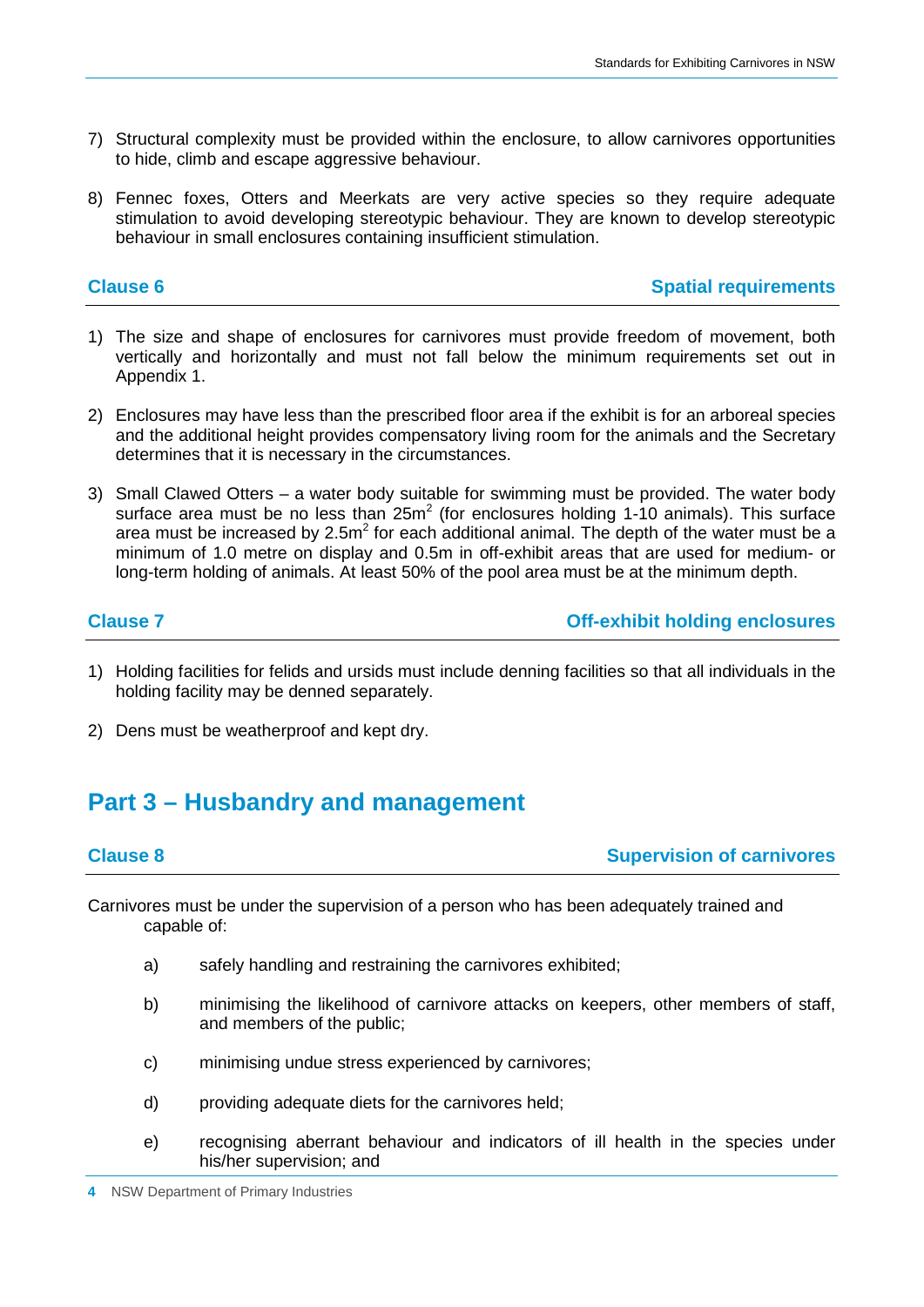f) using an adequate firearm in cases of emergency.

## **Clause 9 Entering enclosures**

- 1) All carnivores must be removed from their enclosure before any person is permitted to enter that enclosure, due to their potential danger to humans.
- 2) The requirements of (1) do not apply where:
	- a) the carnivores are tame specimens of the following animals: domestic dogs *Canis familiaris*, ferrets *Mustela putorius* or domestic cats *Felis catus*; or
	- b) where it is recognised that the animal(s) concerned is (are) at a stage of development (weighing less than 20kg) that presents no risk of serious injury to people; or
	- c) the carnivores weigh less than 20kg; or
	- d) the carnivore(s) is(are) anaesthetised by a veterinarian or other authorised person; or
	- e) the animal(s) is(are) restrained/netted; or
	- f) an experienced keeper enters an enclosure housing only red pandas or binturongs; or
	- g) protection is ensured by a vehicle which prevents contact between its occupants and any carnivore; or
	- h) the exhibitor permits an animal trainer to enter the enclosure for training or performance purposes in accordance with relevant safe work method statements, risk assessments, and other process necessary to comply with the exhibitor's duties and obligations under the *Work Health and Safety Act 2011*.

### **Note**

A keeper should ordinarily remove a small carnivore from its enclosure prior to entering that enclosure.

### **Clause 10 Animals in public areas**

- 1) Carnivores weighing more than 20kg must not be enclosed in walk-through enclosures.
- 2) An exhibitor must not cause or permit a member of the public to handle or touch a carnivore except where this occurs under the strict supervision of a suitably experienced member of the exhibitor's keeping staff, the animal weighs less than 20kg and the exhibitor believes, on reasonable grounds, that the animal presents no risk of injury to people.
- 3) An exhibitor must not cause or permit a carnivore weighing more than 20 kg to be removed from an enclosure for the purposes of allowing a member of the public to handle or touch it.
- 4) A safety fence must be provided to keep members of the public from coming into contact with enclosed carnivores.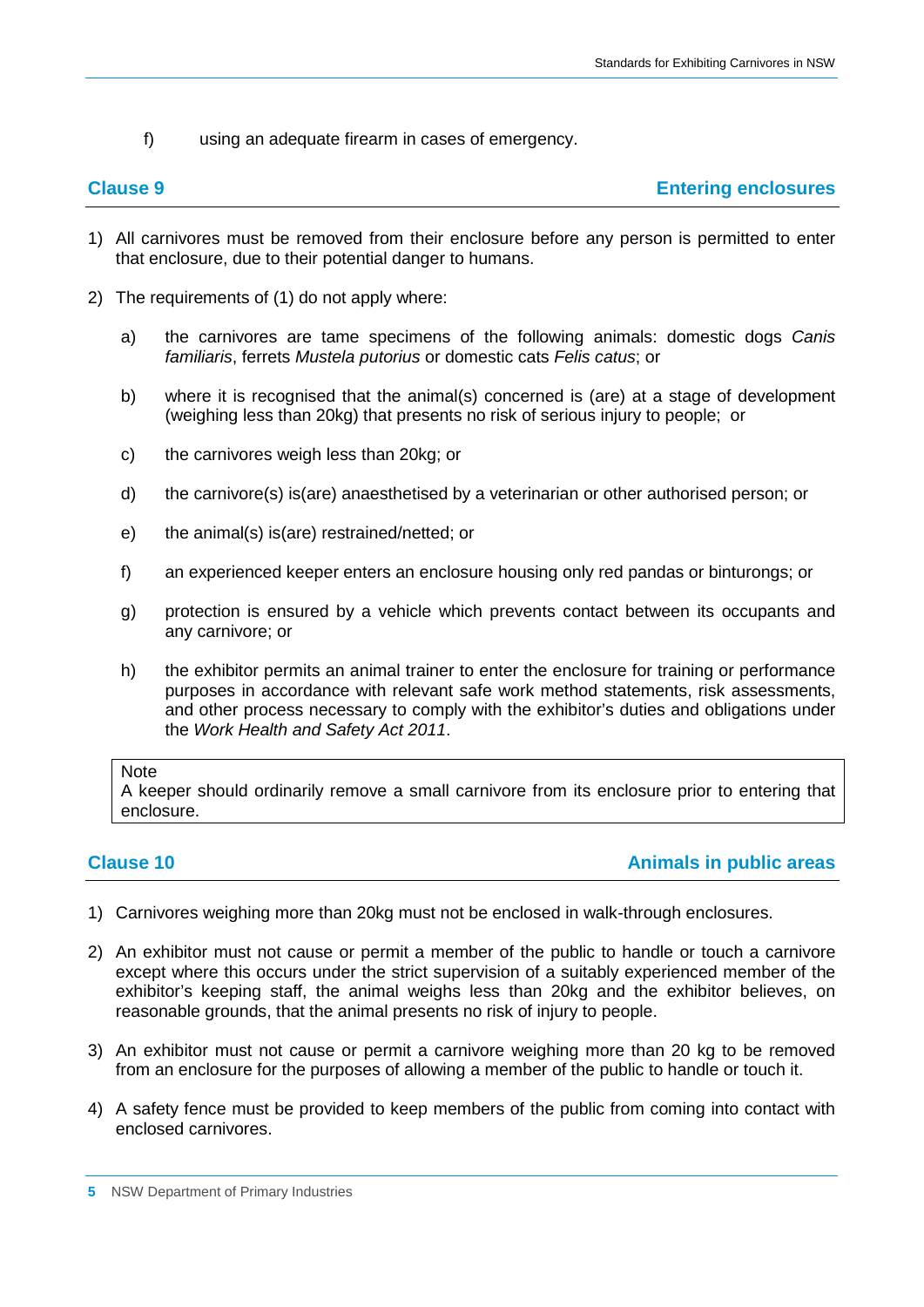5) The requirements of (1), (2) and (3) do not apply where the carnivores are tame specimens of the following animals: domestic dogs *Canis familiaris*, ferrets *Mustela putorius* or domestic cats *Felis catus*.

**Clause 11 Feeding routine** 

**Clause 12 Animal service areas**

If carnivores are to remain in an enclosure while food is being provided in the enclosure, it must be possible for the keepers to carry out this task from a position where they cannot be reached by the animal. Exemptions to this clause are found in clause  $9(2)(a)$ ,  $(b)$ ,  $(c)$ ,  $(f)$ ,  $(g)$  and  $(h)$ .

| <b>Clause 12</b> |  |  |  |  |  |
|------------------|--|--|--|--|--|
|                  |  |  |  |  |  |

- 1) Animal service areas adjacent to carnivore enclosures must contain well-marked danger zones and appropriate warning signs.
- 2) A high-pressure water hose or fire extinguisher  $(CO<sub>2</sub>$  type) for animal control must be available at all times for use in these areas.

**Clause 13 Recapture plans** 

- 1) An exhibitor must not cause or permit a carnivore species to be exhibited until the Secretary is satisfied that the exhibitor has a suitable plan for recapture of individuals of that species that have escaped (a) from an enclosure, and (b) from an enclosure and from the exhibitor's establishment.
- 2) Adequate firearms must be kept on the premises for use in case of emergency by appropriately trained staff. Firearms must be safely used and stored at all times in accordance with the *Firearms Act 1996*.

## **Part 4 – Health**

**Clause 14 Veterinary care and preventative medicine**

An exhibitor must not cause or permit a carnivore species to be exhibited until the Secretary is satisfied that the exhibitor has established a program by which the exhibitor's veterinarian will:

- a) vaccinate that species for viral diseases; and
- b) monitor and control the level of internal and external parasites of that species; and
- c) be able to safely anaesthetise individuals of that species when required.

**Clause 15 Panleucopenia** 

Due to the possibility of transmitting panleucopenia exhibitors must be able to demonstrate that they have taken all reasonable steps to exclude stray cats (*Felis catus*) from establishments exhibiting felines, mustelids or procyonids.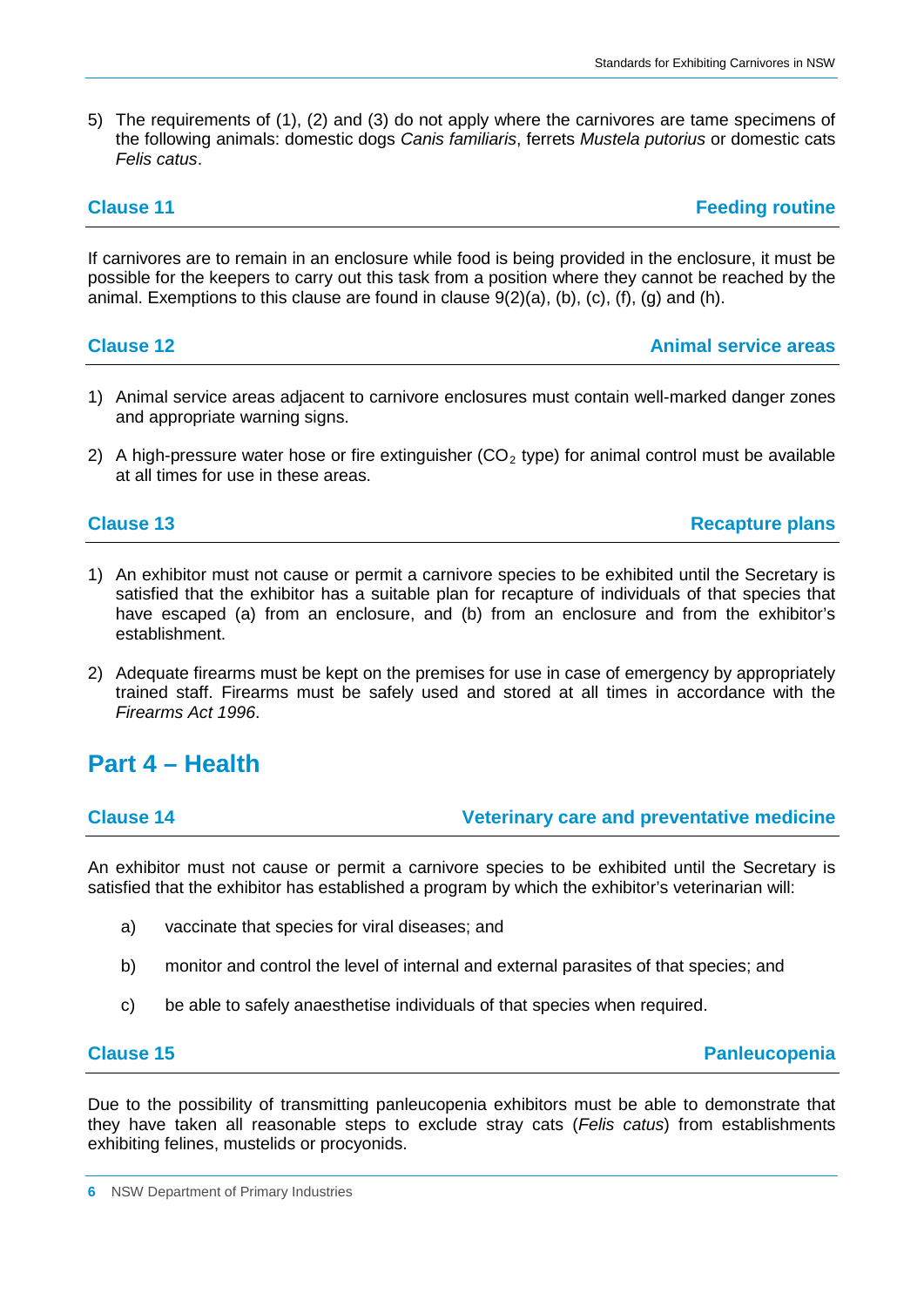## **Part 5 – Behaviour**

### **Clause 16 Inter- and intra-specific interaction**

- 1) Enclosures must contain no more than one species of carnivore except where the enclosure allows space sufficient to ensure the avoidance of inter-specific aggression or stress. Carnivore species that hybridise must not be kept in the same enclosure.
- 2) If a carnivore is being unduly stressed by the aggression/presence of another carnivore(s) in the enclosure, then it, or the other carnivore(s), must be removed from the enclosure.
- 3) Felids are to be housed in any one of the following ways:
	- a) alone (except lions) or as a female with her sub-adult offspring;
	- b) as a compatible pair, with or without sub-adult offspring;
	- c) as a single sex group (only in the case of lions and cheetahs);
	- d) as a juvenile group while all animals remain under breeding age; or
	- e) as a pride in the case of African lions.
- 4) Canids are to be housed in one of the following ways:
	- a) as a pack;
	- b) as a lone female with her sub-adult offspring;
	- c) as a compatible pair, with or without sub-adult offspring; or
	- d) as a single sex group.
- 5) Meerkats are to be housed as groups or pairs due to their highly social nature.

### **Note**

The off-exhibit medium-term holding enclosures for meerkats should preferably adjoin the exhibit. This is particularly valuable for managing breeding groups as it allows new animals to be introduced more safely.

- 6) A carnivore which, in the opinion of the Secretary, is of a social species (social group "G" and "P" in Appendix 2) must not be exhibited alone except as required for veterinary reasons or where the exhibitor is arranging for acquisition of a mate or disposal of the animal to another establishment. Signage for such a lone animal must explain the normal social grouping of the species and advise of the intended acquisition of a mate or its intended disposal to another establishment.
- 7) The breeding of carnivores may be required to follow a program recommended by the Zoo and Aquarium Association.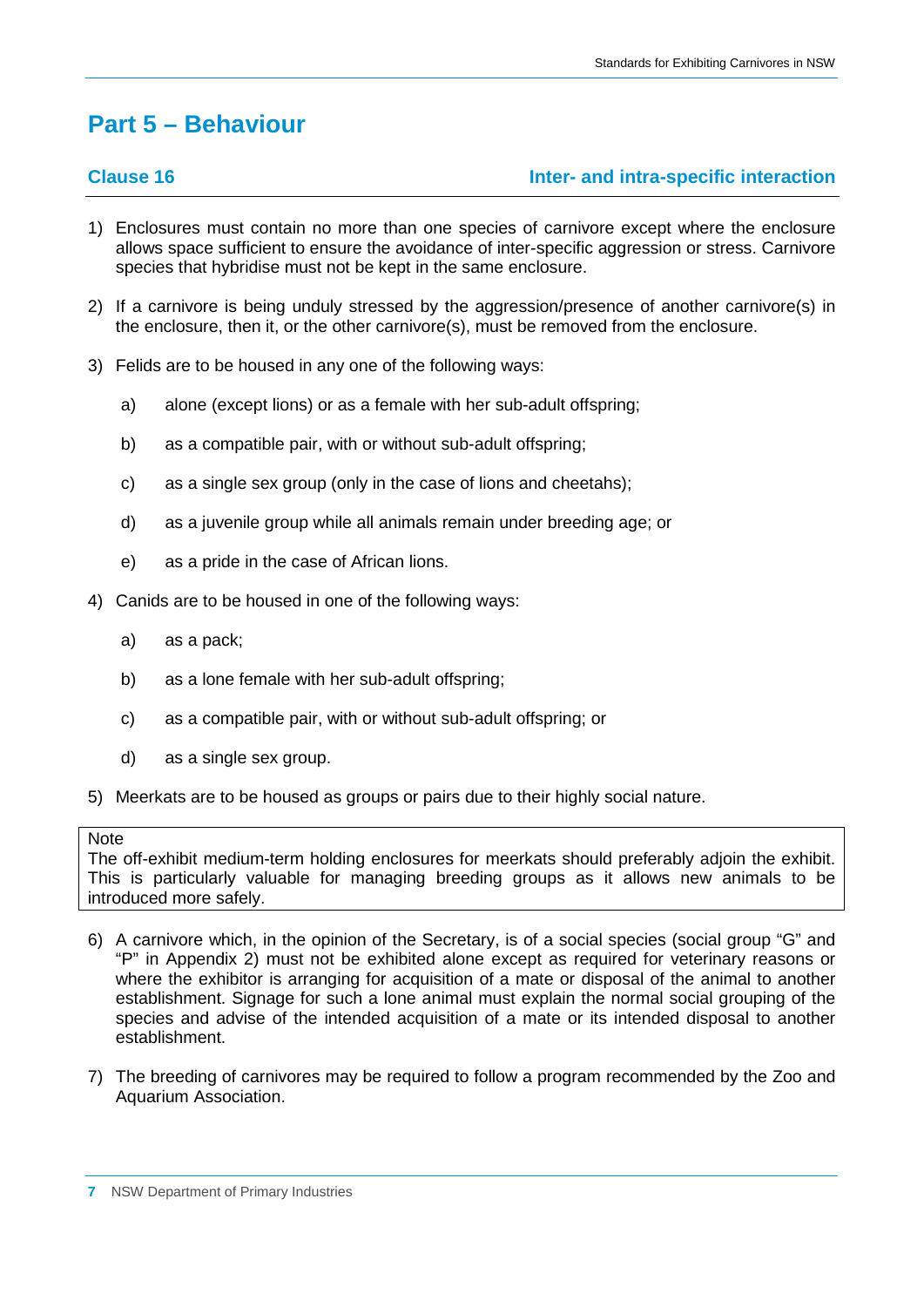8) Except as the Secretary otherwise authorises, transportation of a carnivore within Australia by NSW exhibitors must comply with the IATA (International Air Transport Association) regulations for that carnivore species.

## **Part 6 – Bibliography**

Alderton, D. (1998) *Foxes, Wolves and Wild Dogs of the World*. Blandford, London.

Anon (1980) *Animal Management*. National Extension College, Cambridge.

Anon (1997) *Live Animals Regulations*. 24 Edition. International Air Transport Association. Montreal - Geneva.

The Association of British Wild Animal Keepers (1991) *Management Guidelines for Exotic Cats*. The Association of British Wild Animal Keepers, Bristol, United Kingdom.

Crandall, L.S. (1964) *Management of Wild Animals in Captivity*. University of Chicago Press, Chicago.

Eaton, R.L. (1987) *The Cheetah - The Biology, Ecology, and Behavior of an Endangered Species*. Robert E. Krieger, Malabar.

Ewer, R.F. (1973) *The Carnivores*. Weidenfeld & Nicolson, London.

Fowler, M.E. (ed)(1986) *Zoos and Wild Animal Medicine*. 2nd ed. W.B.Saunders Pty.Ltd., Philadelphia.

Fox, M.W. (1983) *The Wild Canids - Their Systematics, Behavioural Ecology and Ecology*. Krieger Publishing Co, Malabar, Florida.

Gittleman, J.L. (1989) *Carnivore Behaviour, Ecology, and Evolution*. Cornell University Press, New York.

Kleiman, D.G., Allen, M.E., Thompson, K.V., Lumpkin, S. & Harris, H. (eds)(1996) *Wild Mammals in Captivity: Principles and Techniques*. University of Chicago Press, Chicago.

Macdonald, D. (ed)(1984) *The Encyclopaedia of Mammals*. Vol.1. George, Allen & Unwin, London.

MacDonald, D. (1992) *The Velvet Claw - A natural history of the carnivores*. BBC Books, London.

Nowak, R.M. (1991) *Walker's Mammals of the World*. The John Hopkins University Press, Baltimore.

Sunquist, M. & Sunquist, F. (2002) *Wild Cats of the World*. University of Chicago Press, Chicago.

Wilson, D.E. & Reeder, D.M. (1993) *Mammal Species of the World - A taxonomic and geographic reference*. Smithsonian Institution Press, Washington.

Woodroffe, G. 1981. *Wildlife Conservation and the Modern Zoo*. Saiga, Surrey.

**<sup>8</sup>** NSW Department of Primary Industries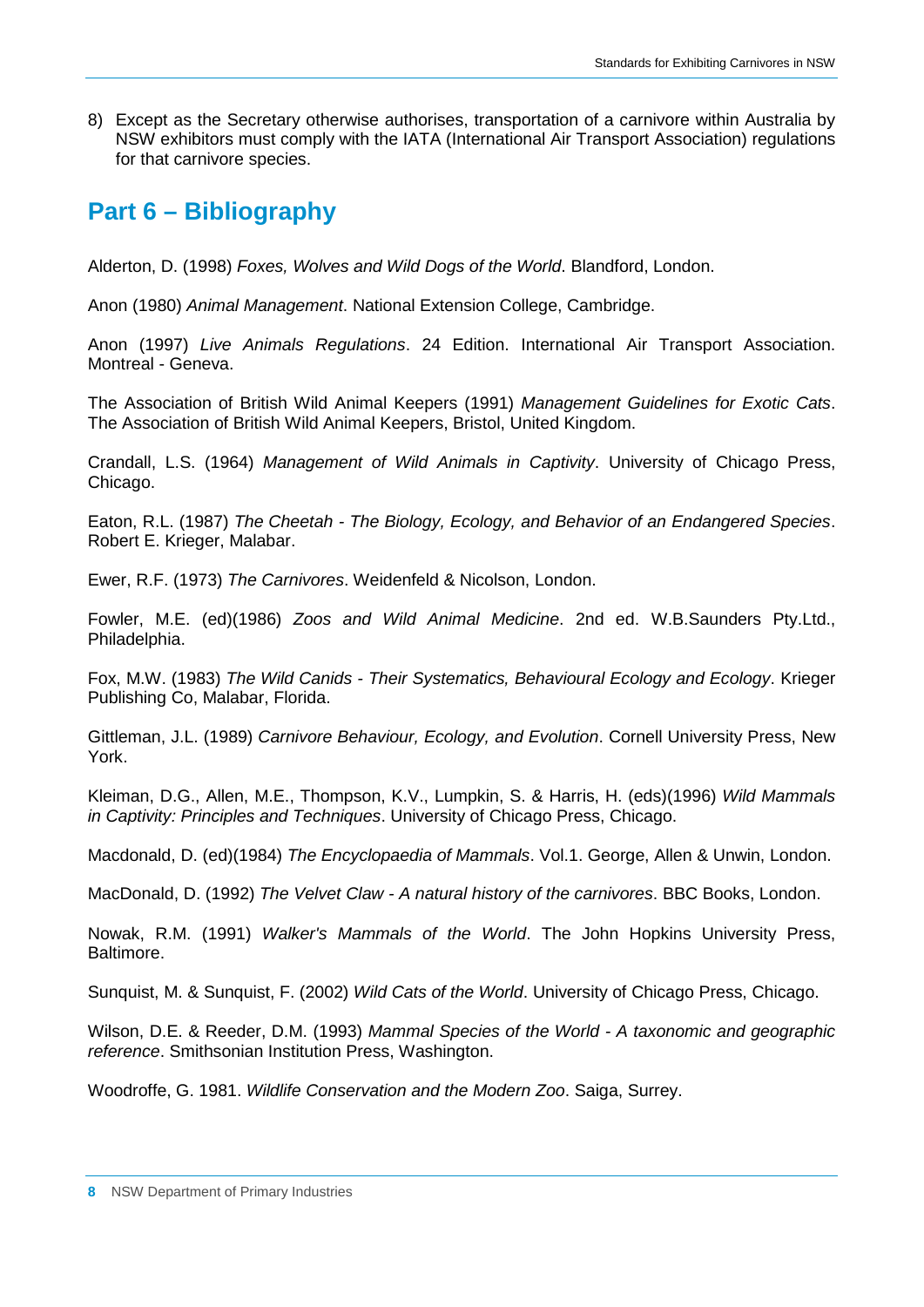## **Acknowledgments**

Thanks are extended to the NSW Fauna and Marine Parks Association and the staff of Taronga Zoo and Western Plains Zoo, especially Louise Ginman, William Meikle and Anthony Dorrian.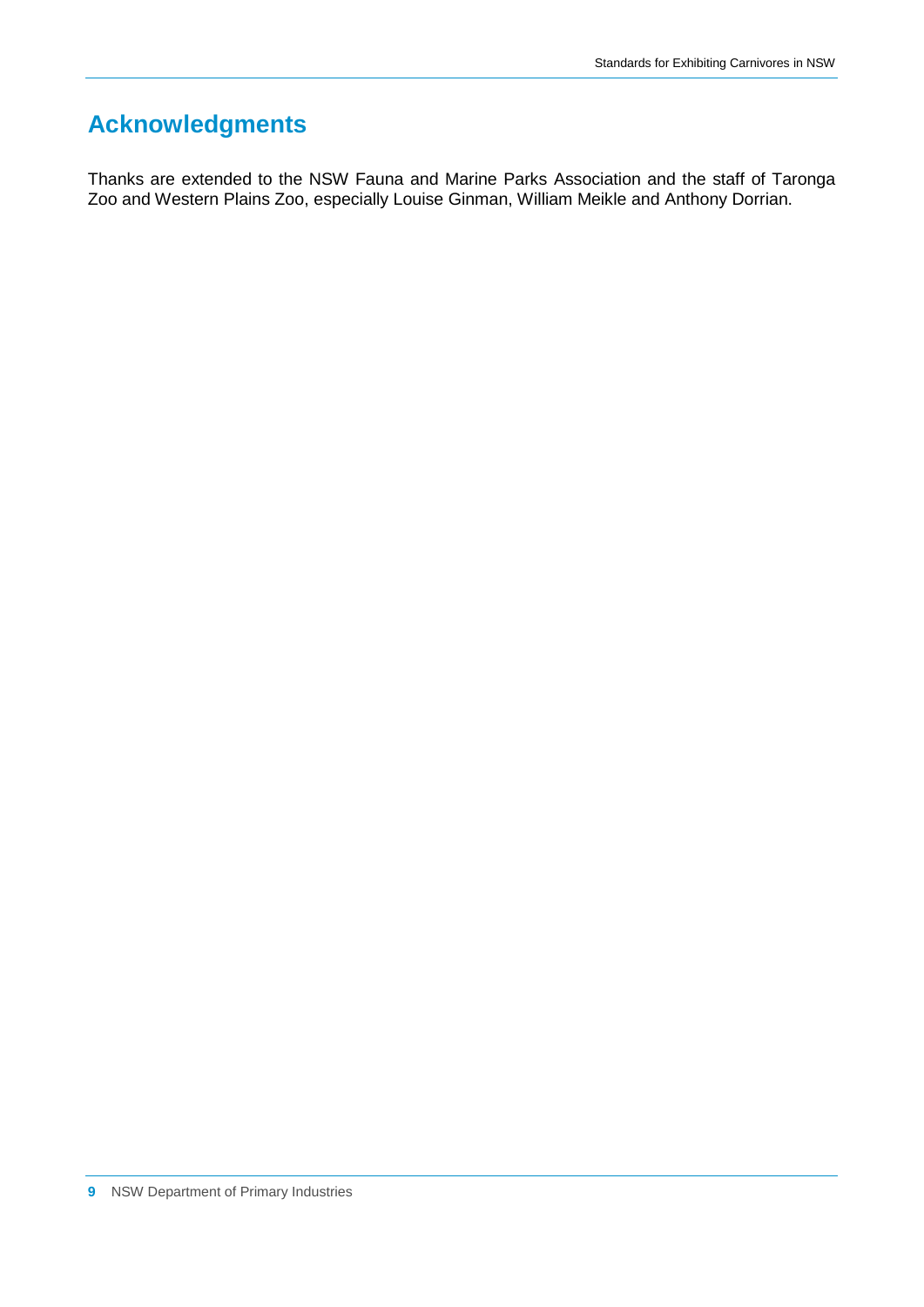## **APPENDIX 1 – Enclosure dimensions and materials**

- The minimum floor surface area for a medium-term holding enclosure is indicated by the figure in brackets in the second column. The maximum number of animals that can be held in a medium-term holding enclosure of this size is indicated in column three.
- Mesh fence height is from ground level to the point where the roof starts or, in the case of unroofed enclosures, the point where the inhang starts.
- \*\*\* in columns 6,7,8 means these animals must not be enclosed by a moat or an unroofed mesh fence.
- All moats must be wet with the exception of the bears, which can have wet or dry moats.
- Roof unroofed, mesh-fenced enclosures, even with an inhang, are not permitted for this species.
- A roof not needed if perimeter walls are not climbable.
- Mesh space the maximum permitted aperture of mesh forming an enclosure barrier.

| <b>NAME</b>                                          | SURF.<br><b>AREA</b><br>(SQ.M) | MAX.<br>NO.<br><b>ANIMAL</b><br><b>SFOR</b><br><b>ENCLOS.</b><br><b>SIZE</b> | ADDIT.<br><b>AREA</b><br><b>FOR</b><br><b>EACH</b><br><b>EXTRA</b><br><b>ANIMAL</b><br>IN<br><b>EXHIBIT</b><br>(m <sup>2</sup> ) | <b>ADDITION.</b><br><b>AREA FOR</b><br><b>EACH</b><br><b>EXTRA</b><br><b>ANIMAL IN</b><br><b>MEDIUM-</b><br><b>TERM</b><br><b>HOLDING</b><br>YARD $(m^2)$ | <b>HEIGHT</b><br><b>ABOVE</b><br><b>WATER</b><br>OF<br><b>WALL</b><br>ADJOIN.<br><b>MOAT</b><br>(M) | <b>MOAT</b><br><b>WIDTH</b><br>(M) | <b>MOAT</b><br><b>DEPTH</b><br>(M) | <b>SMOOTH</b><br><b>FACED</b><br><b>UNCLIM-</b><br><b>BABLE</b><br><b>WALL</b><br>(M) | <b>MESH</b><br><b>FENCE</b><br><b>HEIGHT</b><br>(M) | <b>WIRE</b><br><b>MESH</b><br>DIAM.<br>(MM) | <b>MESH</b><br><b>SPACE</b><br>(MM) | <b>DEPTH OF</b><br><b>INHANG</b><br>(M) | <b>INHANG</b><br>(Degrees<br>above<br>horiz) |
|------------------------------------------------------|--------------------------------|------------------------------------------------------------------------------|----------------------------------------------------------------------------------------------------------------------------------|-----------------------------------------------------------------------------------------------------------------------------------------------------------|-----------------------------------------------------------------------------------------------------|------------------------------------|------------------------------------|---------------------------------------------------------------------------------------|-----------------------------------------------------|---------------------------------------------|-------------------------------------|-----------------------------------------|----------------------------------------------|
| <b>FAMILY Canidae</b>                                |                                |                                                                              |                                                                                                                                  |                                                                                                                                                           |                                                                                                     |                                    |                                    |                                                                                       |                                                     |                                             |                                     |                                         |                                              |
| New Guinea Wild Dog<br>Canis familiaris (hallstromi) | 200(25)                        | $\overline{2}$                                                               | 15                                                                                                                               | 10                                                                                                                                                        | 1.0                                                                                                 | 2.5                                | 1.8                                | $\overline{\phantom{a}}$                                                              | 2.5                                                 | 3                                           | $75 \times 50$                      | 0.7                                     | 45                                           |
| Maned Wolf<br>Chrysocyon brachyurus                  | 200(25)                        | $\overline{2}$                                                               | 15                                                                                                                               | 10                                                                                                                                                        | 1.0                                                                                                 | 2.5                                | 2.0                                | $\overline{\phantom{a}}$                                                              | 2.0                                                 | 3                                           | $75 \times 50$                      | 0.5                                     | 45                                           |
| Dhole<br>Cuon alpinus                                | 200(25)                        | $\overline{2}$                                                               | 15                                                                                                                               | 10                                                                                                                                                        | ***                                                                                                 | ***                                | ***                                | ٠                                                                                     | 2.5                                                 | 3                                           | $75 \times 50$                      | 0.7                                     | 45                                           |
| Fennec Fox<br>Fennecus zerda                         | 60(10)                         | $\overline{2}$                                                               | 5                                                                                                                                | 5                                                                                                                                                         | 1.0                                                                                                 | 2.5                                | 1.0                                | $\overline{\phantom{a}}$                                                              | 2.0                                                 | 2                                           | 50 x 50                             | 0.3                                     | 45                                           |
| African Wild Dog<br>Lycaon pictus                    | 400(50)                        | $\overline{2}$                                                               | 15                                                                                                                               | 15                                                                                                                                                        | 1.0                                                                                                 | 3.5                                | 2.0                                | $\overline{\phantom{a}}$                                                              | 2.0                                                 | 3                                           | 75 x 50                             | 0.5                                     | 45                                           |
| European Red Fox<br>Vulpes vulpes                    | 100(25)                        | $\overline{2}$                                                               | 10                                                                                                                               | $7\phantom{.0}$                                                                                                                                           | ***                                                                                                 | ***                                | ***                                | $\overline{\phantom{0}}$                                                              | 2.4                                                 | 3                                           | $50 \times 50$                      | Roof                                    | Roof                                         |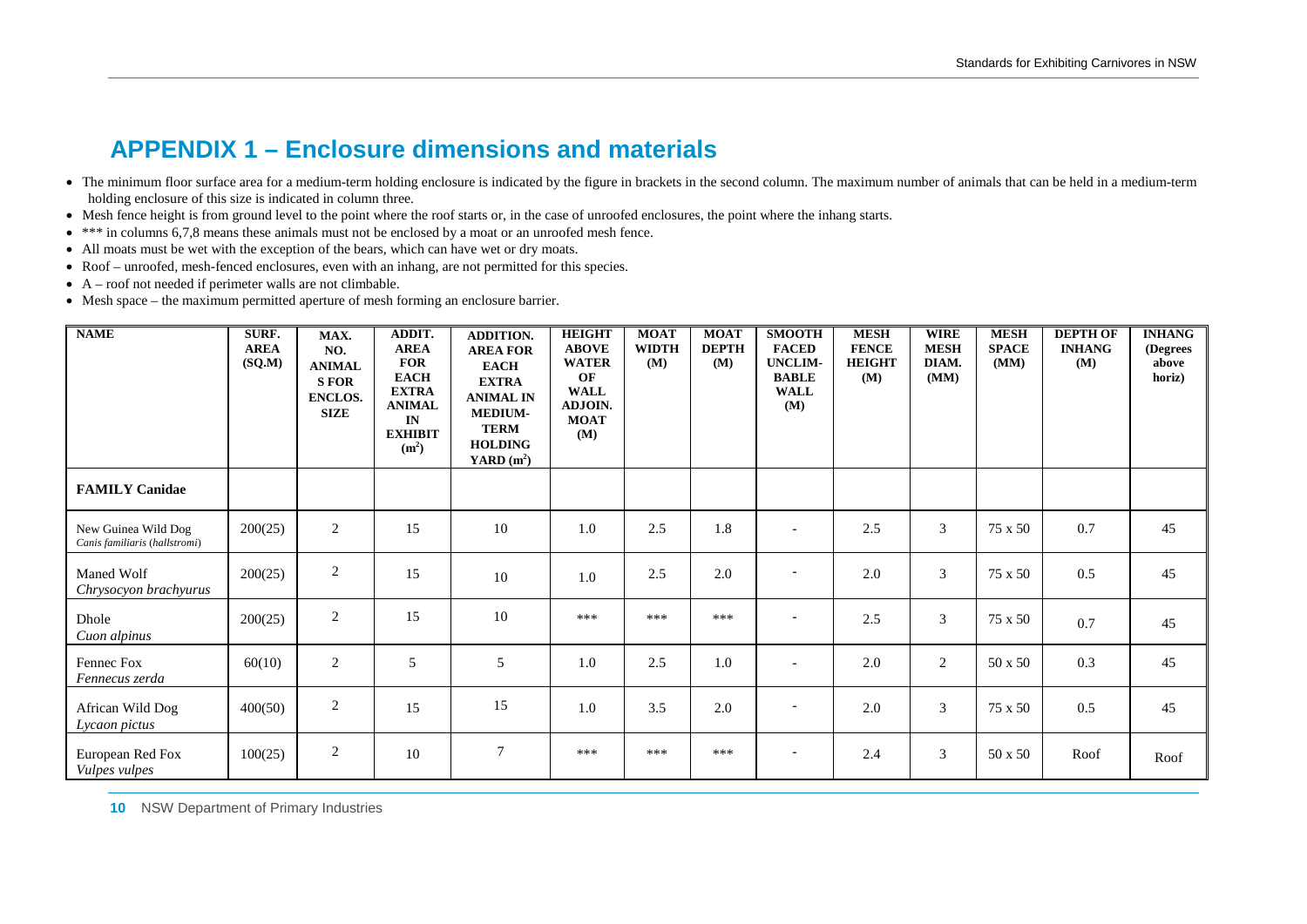| <b>NAME</b>                                   | SURF.<br><b>AREA</b><br>(SQ.M) | MAX.<br>NO.<br><b>ANIMAL</b><br><b>SFOR</b><br><b>ENCLOS.</b><br><b>SIZE</b> | ADDIT.<br><b>AREA</b><br><b>FOR</b><br><b>EACH</b><br><b>EXTRA</b><br><b>ANIMAL</b><br>IN<br><b>EXHIBIT</b><br>(m <sup>2</sup> ) | <b>ADDITION.</b><br><b>AREA FOR</b><br><b>EACH</b><br><b>EXTRA</b><br><b>ANIMAL IN</b><br><b>MEDIUM-</b><br><b>TERM</b><br><b>HOLDING</b><br>YARD $(m^2)$ | <b>HEIGHTA</b><br><b>BOVE</b><br><b>WATER OF</b><br><b>WALL</b><br>ADJOIN.<br><b>MOAT</b> (M) | <b>MOAT</b><br><b>WIDTH</b><br>(M) | <b>MOAT</b><br><b>DEPTH</b><br>(M) | <b>SMOOTH</b><br><b>FACED</b><br><b>UNCLIM-</b><br><b>BABLE</b><br><b>WALL</b><br>(M) | <b>MESH</b><br><b>FENCE</b><br><b>HEIGHT</b><br>(M) | <b>WIRE</b><br><b>MESH</b><br>DIA.<br>(MM) | <b>MESH</b><br><b>SPACE</b><br>(MM) | <b>DEPTH OF</b><br><b>INHANG</b><br>(M) | <b>INHANG</b><br>(Degrees<br>above<br>horiz) |
|-----------------------------------------------|--------------------------------|------------------------------------------------------------------------------|----------------------------------------------------------------------------------------------------------------------------------|-----------------------------------------------------------------------------------------------------------------------------------------------------------|-----------------------------------------------------------------------------------------------|------------------------------------|------------------------------------|---------------------------------------------------------------------------------------|-----------------------------------------------------|--------------------------------------------|-------------------------------------|-----------------------------------------|----------------------------------------------|
| <b>FAMILY Ursidae</b>                         |                                |                                                                              |                                                                                                                                  |                                                                                                                                                           |                                                                                               |                                    |                                    |                                                                                       |                                                     |                                            |                                     |                                         |                                              |
| American Black Bear<br>Ursus americanus       | 300(30)                        | $\sqrt{2}$                                                                   | 20                                                                                                                               | 15                                                                                                                                                        | 2.0                                                                                           | 3.0                                | 4.0                                | $\blacksquare$                                                                        | 4.0                                                 | 5                                          | 75 x 50                             | 1.0                                     | 45                                           |
| Syrian Brown Bear<br>Ursus arctos syriacus    | 300(30)                        | 2                                                                            | 20                                                                                                                               | 15                                                                                                                                                        | 2.0                                                                                           | 3.0                                | 4.0                                | $\overline{\phantom{a}}$                                                              | 4.0                                                 | 5                                          | 75 x 50                             | 1.0                                     | 45                                           |
| Kodiak Bear<br>Ursus a. middendorffi          | 300(30)                        | 2                                                                            | 20                                                                                                                               | 15                                                                                                                                                        | 2.0                                                                                           | 3.0                                | 4.0                                | $\overline{\phantom{a}}$                                                              | 4.0                                                 | 5                                          | 75 x 50                             | 1.0                                     | 45                                           |
| Malayan Sun Bear<br>Helarctos malayanus       | 200(20)                        | 2                                                                            | 15                                                                                                                               | 10                                                                                                                                                        | 2.0                                                                                           | 3.0                                | 2.5                                | 3.5                                                                                   | 2.8                                                 | 5                                          | 75 x 50                             | 1.0                                     | 45                                           |
| <b>FAMILY Mustelidae</b>                      |                                |                                                                              |                                                                                                                                  |                                                                                                                                                           |                                                                                               |                                    |                                    |                                                                                       |                                                     |                                            |                                     |                                         |                                              |
| <b>Small-clawed Otter</b><br>Amblonyx cinerea | 100(10)                        | 10                                                                           | 5                                                                                                                                | 5                                                                                                                                                         | $\overline{\phantom{a}}$                                                                      | $\overline{\phantom{a}}$           | $\overline{a}$                     | 1.3                                                                                   | 1.5                                                 | 2                                          | 50 X 50                             | 0.3                                     | 45                                           |
| Ferret<br>Mustela putorius                    | 15(3)                          | $\mathfrak{Z}$                                                               | 1                                                                                                                                | 1                                                                                                                                                         | ***                                                                                           | ***                                | ***                                | $1.2\,$                                                                               | 1.5                                                 | 1                                          | $10 \times 10$                      | Root <sup>A</sup>                       | Root <sup>A</sup>                            |
| <b>FAMILY Procyonidae</b>                     |                                |                                                                              |                                                                                                                                  |                                                                                                                                                           |                                                                                               |                                    |                                    |                                                                                       |                                                     |                                            |                                     |                                         |                                              |
| Red Panda<br>Ailurus fulgens                  | 100(10)                        | $\sqrt{2}$                                                                   | 5                                                                                                                                | 5                                                                                                                                                         | ***                                                                                           | ***                                | ***                                | 1.5                                                                                   | 3.6                                                 | 2                                          | 75 x 50                             | Root <sup>A</sup>                       | Root <sup>A</sup>                            |
| <b>FAMILY Viverridae</b>                      |                                |                                                                              |                                                                                                                                  |                                                                                                                                                           |                                                                                               |                                    |                                    |                                                                                       |                                                     |                                            |                                     |                                         |                                              |
| Binturong<br>Arctictis binturong              | 100(10)                        | 2                                                                            | 5                                                                                                                                | 5                                                                                                                                                         | ***                                                                                           | ***                                | ***                                | 1.4                                                                                   | 3.6                                                 | 3                                          | 75 x 50                             | Root <sup>A</sup>                       | Root <sup>A</sup>                            |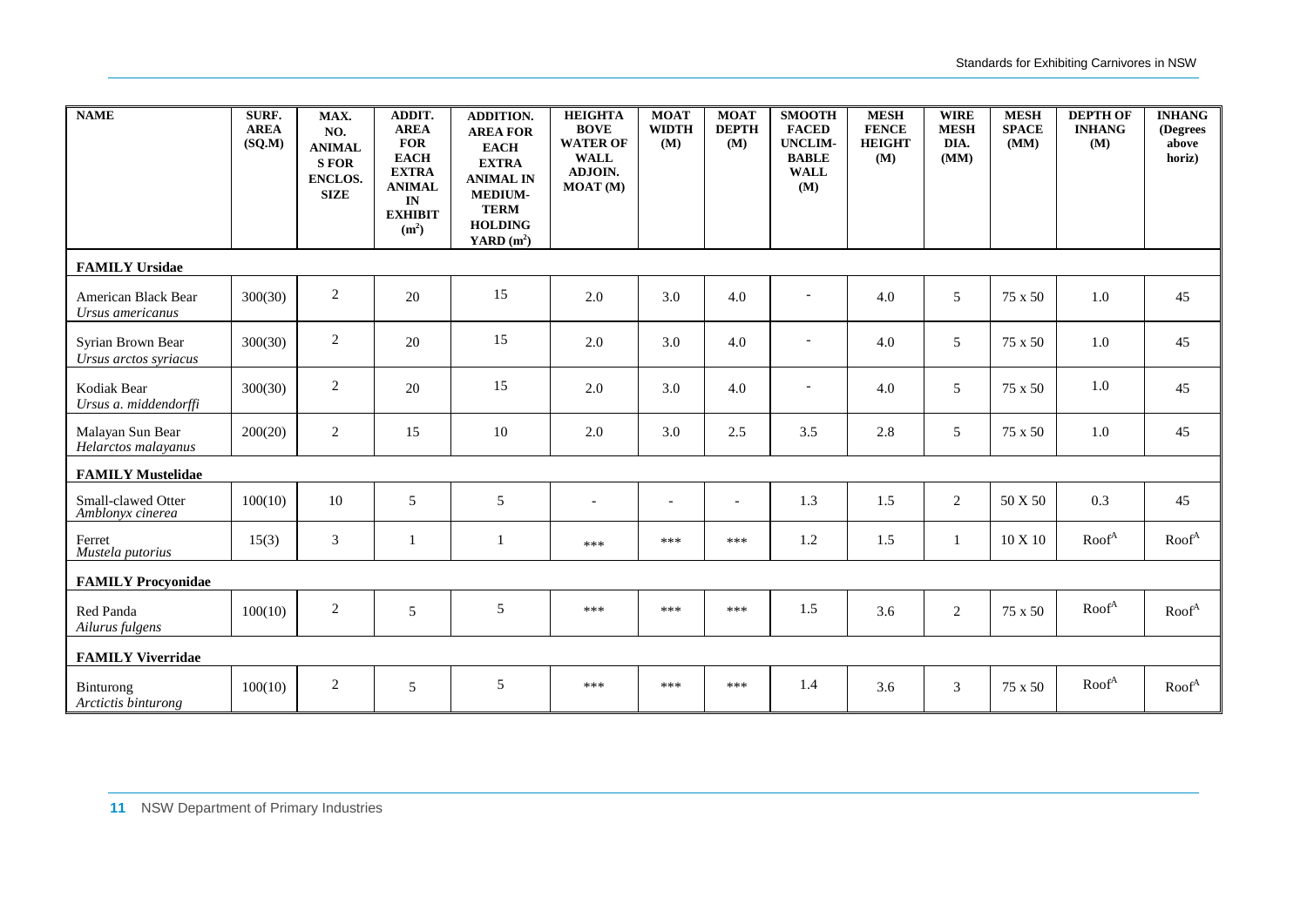| <b>NAME</b>                                   | SURF.<br><b>AREA</b><br>(SQ.M) | MAX.<br>NO.<br><b>ANIMA</b><br><b>LS FOR</b><br><b>ENCLO</b><br>S.<br><b>SIZE</b> | ADDIT.<br><b>AREA</b><br><b>FOR</b><br><b>EACH</b><br><b>EXTRA</b><br><b>ANIMAL</b><br>IN<br><b>EXHIBIT</b><br>(m <sup>2</sup> ) | <b>ADDITION.</b><br><b>AREA FOR</b><br><b>EACH</b><br><b>EXTRA</b><br><b>ANIMAL IN</b><br><b>MEDIUM-</b><br><b>TERM</b><br><b>HOLDING</b><br>YARD $(m^2)$ | <b>HEIGHT</b><br><b>ABOVE</b><br><b>WATER</b><br>OF<br><b>WALL</b><br>ADJOIN.<br><b>MOAT</b><br>(M) | <b>MOAT</b><br><b>WIDTH</b><br>(M) | <b>MOAT</b><br><b>DEPTH</b><br>(M) | <b>SMOOTH</b><br><b>FACED</b><br><b>UNCLIM-</b><br><b>BABLE</b><br><b>WALL</b><br>(M) | <b>MESH</b><br><b>FENCE</b><br><b>HEIGHT</b><br>(M) | <b>WIRE</b><br><b>MESH</b><br>DIA.<br>(MM) | <b>MESH</b><br><b>SPACE</b><br>(MM) | <b>DEPTH OF</b><br><b>INHANG</b><br>(M) | <b>INHANG</b><br>(Degrees<br>above<br>horiz) |
|-----------------------------------------------|--------------------------------|-----------------------------------------------------------------------------------|----------------------------------------------------------------------------------------------------------------------------------|-----------------------------------------------------------------------------------------------------------------------------------------------------------|-----------------------------------------------------------------------------------------------------|------------------------------------|------------------------------------|---------------------------------------------------------------------------------------|-----------------------------------------------------|--------------------------------------------|-------------------------------------|-----------------------------------------|----------------------------------------------|
| <b>FAMILY Felidae</b>                         |                                |                                                                                   |                                                                                                                                  |                                                                                                                                                           |                                                                                                     |                                    |                                    |                                                                                       |                                                     |                                            |                                     |                                         |                                              |
| Puma<br>Puma concolor                         | 200(30)                        | $\sqrt{2}$                                                                        | 20                                                                                                                               | 15                                                                                                                                                        | ***                                                                                                 | ***                                | ***                                | $\overline{\phantom{a}}$                                                              | 3.0                                                 | $\sqrt{5}$                                 | 75 x 50                             | Roof                                    | Roof                                         |
| Serval<br>Leptailurus serval                  | 85(15)                         | $\overline{c}$                                                                    | 15                                                                                                                               | 10                                                                                                                                                        | ***                                                                                                 | ***                                | ***                                | $\overline{\phantom{a}}$                                                              | 3.0                                                 | $\mathfrak{Z}$                             | 75 x 50                             | Roof                                    | Roof                                         |
| Asiatic Golden Cat<br>Catopuma temminckii     | 85(15)                         | 2                                                                                 | 15                                                                                                                               | 10                                                                                                                                                        | ***                                                                                                 | ***                                | ***                                | $\overline{\phantom{a}}$                                                              | 3.0                                                 | 3                                          | 75 x 50                             | Roof                                    | Roof                                         |
| <b>Fishing Cat</b><br>Prionailurus viverrinus | 85(15)                         | 2                                                                                 | 15                                                                                                                               | 10                                                                                                                                                        | ***                                                                                                 | ***                                | ***                                | $\overline{a}$                                                                        | 3.0                                                 | 3                                          | 75 x 50                             | Roof                                    | Roof                                         |
| Jaguarundi<br>Felis yagouarandi               | 85(15)                         | $\overline{c}$                                                                    | 15                                                                                                                               | 10                                                                                                                                                        | ***                                                                                                 | ***                                | ***                                | $\overline{\phantom{a}}$                                                              | 3.0                                                 | 3                                          | 75 x 50                             | Roof                                    | Roof                                         |
| Caracal<br>Caracal caracal                    | 85(15)                         | 2                                                                                 | 15                                                                                                                               | 10                                                                                                                                                        | ***                                                                                                 | ***                                | ***                                | $\overline{\phantom{a}}$                                                              | 3.0                                                 | $\overline{3}$                             | 75 x 50                             | Roof                                    | Roof                                         |
| Bobcat<br>Lynx rufus                          | 85(15)                         | 2                                                                                 | 15                                                                                                                               | 10                                                                                                                                                        | ***                                                                                                 | ***                                | ***                                | $\overline{\phantom{a}}$                                                              | 3.0                                                 | 3                                          | 75 x 50                             | Roof                                    | Roof                                         |
| Cheetah<br>Acinonyx jubatus                   | 400(30)                        | $\sqrt{2}$                                                                        | 20                                                                                                                               | 15                                                                                                                                                        | 1.8                                                                                                 | 6                                  | 1.8                                | $\overline{\phantom{a}}$                                                              | 2.5                                                 | 3                                          | 75 x 50                             | 0.5                                     | 45                                           |
| Clouded Leopard<br>Neofelis nebulosa          | 85(15)                         | $\overline{c}$                                                                    | 15                                                                                                                               | 10                                                                                                                                                        | ***                                                                                                 | ***                                | ***                                | $\overline{\phantom{a}}$                                                              | 3.6                                                 | 3                                          | 75 x 50                             | Roof                                    | Roof                                         |
| Lion<br>Panthera leo                          | 300(30)                        | 2                                                                                 | 20                                                                                                                               | 15                                                                                                                                                        | 1.8                                                                                                 | 8                                  | 1.8                                | $\overline{\phantom{a}}$                                                              | $4.5^{1}$                                           | 5                                          | 75 x 50                             | 1.0                                     | 45                                           |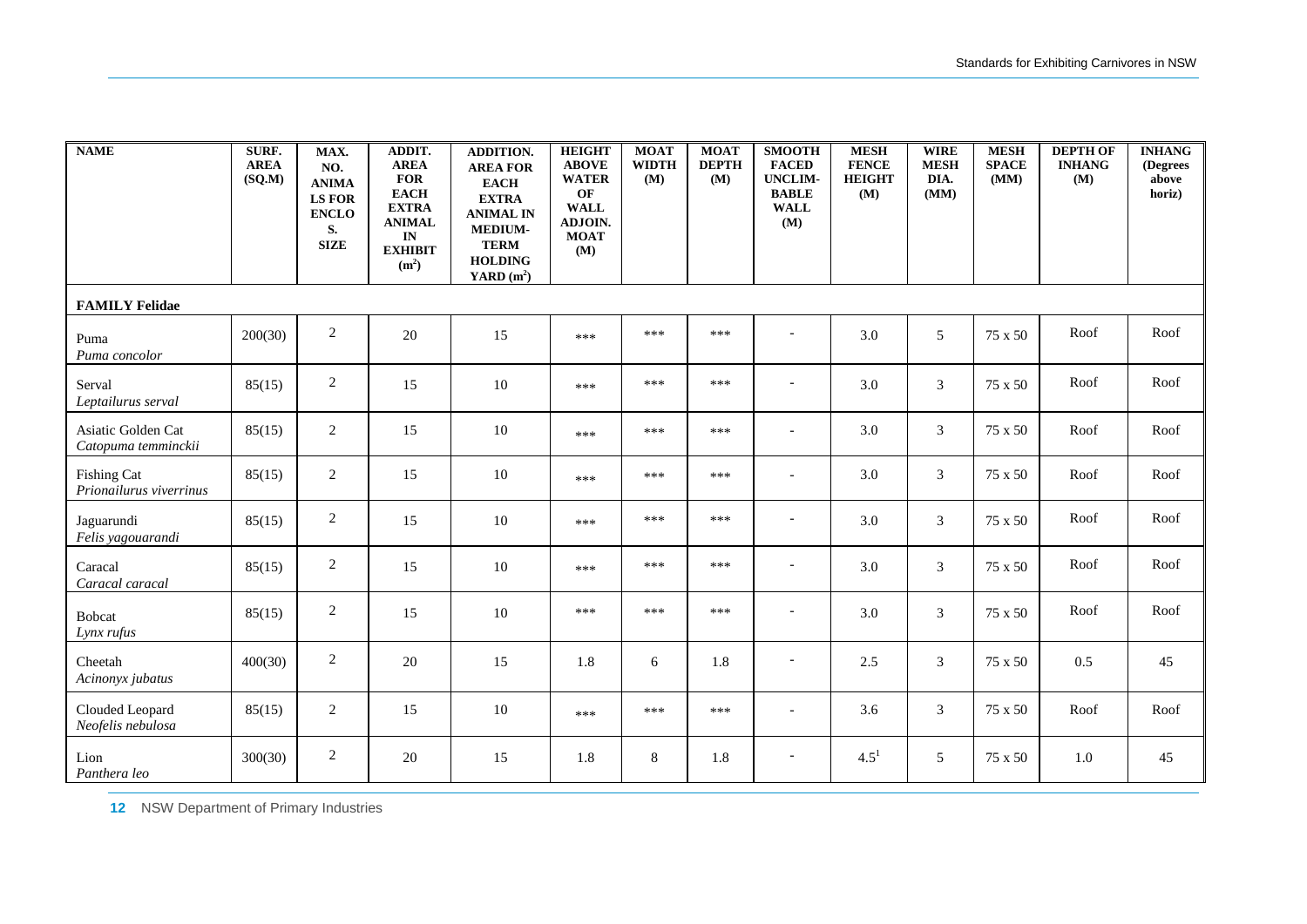| <b>NAME</b>                   | SURF.<br><b>AREA</b><br>(SQM) | MAX.<br>NO.<br><b>ANIMA</b><br><b>LS FOR</b><br><b>ENCLO</b><br>S.<br><b>SIZE</b> | ADDIT.<br><b>AREA</b><br><b>FOR</b><br><b>EACH</b><br><b>EXTRA</b><br><b>ANIMAL</b><br>IN<br><b>EXHIBIT</b><br>(m <sup>2</sup> ) | <b>ADDITION.</b><br><b>AREA FOR</b><br><b>EACH</b><br><b>EXTRA</b><br><b>ANIMAL IN</b><br><b>MEDIUM-</b><br><b>TERM</b><br><b>HOLDING</b><br>YARD $(m^2)$ | <b>HEIGHT</b><br><b>ABOVE</b><br><b>WATER</b><br>OF<br><b>WALL</b><br><b>ADJOIN.</b><br><b>MOAT</b><br>(M) | <b>MOAT</b><br><b>WIDTH</b><br>(M) | <b>MOAT</b><br><b>DEPTH</b><br>(M) | <b>SMOOTH</b><br><b>FACED</b><br><b>UNCLIM-</b><br><b>BABLE</b><br><b>WALL</b><br>(M) | <b>MESH</b><br><b>FENCE</b><br><b>HEIGHT</b><br>(M) | <b>WIRE</b><br><b>MESH</b><br>DIA.<br>(MM) | <b>MESH</b><br><b>SPACE</b><br>(MM) | <b>DEPTH OF</b><br><b>INHANG</b><br>(M) | <b>INHANG</b><br>(Degrees<br>above<br>horiz) |
|-------------------------------|-------------------------------|-----------------------------------------------------------------------------------|----------------------------------------------------------------------------------------------------------------------------------|-----------------------------------------------------------------------------------------------------------------------------------------------------------|------------------------------------------------------------------------------------------------------------|------------------------------------|------------------------------------|---------------------------------------------------------------------------------------|-----------------------------------------------------|--------------------------------------------|-------------------------------------|-----------------------------------------|----------------------------------------------|
| Jaguar<br>Panthera onca       | 200(30)                       | $\sqrt{2}$                                                                        | 20                                                                                                                               | 15                                                                                                                                                        | ***                                                                                                        | ***                                | ***                                | $\overline{\phantom{a}}$                                                              | 3.6                                                 | 5                                          | 75 x 50                             | Roof                                    | Roof                                         |
| Leopard<br>Panthera pardus    | 200(30)                       | $\sqrt{2}$                                                                        | 20                                                                                                                               | 15                                                                                                                                                        | ***                                                                                                        | ***                                | ***                                | $\overline{\phantom{0}}$                                                              | 3.6                                                 | 5                                          | 75 x 50                             | Roof                                    | Roof                                         |
| Tiger<br>Panthera tigris      | 300(30)                       | $\overline{c}$                                                                    | 20                                                                                                                               | 15                                                                                                                                                        | 1.8                                                                                                        | $\,8\,$                            | 1.8                                | $\overline{\phantom{a}}$                                                              | $4.5^{1}$                                           | 5                                          | 75 x 50                             | 1.0                                     | 45                                           |
| Snow Leopard<br>Uncia uncia   | 200(30)                       | $\overline{2}$                                                                    | 20                                                                                                                               | 15                                                                                                                                                        | ***                                                                                                        | ***                                | ***                                | $\overline{\phantom{0}}$                                                              | 3.6                                                 | 3                                          | 75 x 50                             | Roof                                    | Roof                                         |
| <b>FAMILY Herpestidae</b>     |                               |                                                                                   |                                                                                                                                  |                                                                                                                                                           |                                                                                                            |                                    |                                    |                                                                                       |                                                     |                                            |                                     |                                         |                                              |
| Meerkat<br>Suricata suricatta | 60(10)                        | 6                                                                                 | 5                                                                                                                                | $\overline{2}$                                                                                                                                            | 1.0                                                                                                        | 1.5                                | 0.75                               | 1.2                                                                                   | 1.5                                                 | 2                                          | $10 \times 10$                      | Root <sup>A</sup>                       | Root <sup>A</sup>                            |

<sup>1</sup> The minimum mesh fence height, and minimum roof height, for a fully enclosed off-exhibit enclosure is 3.6 m.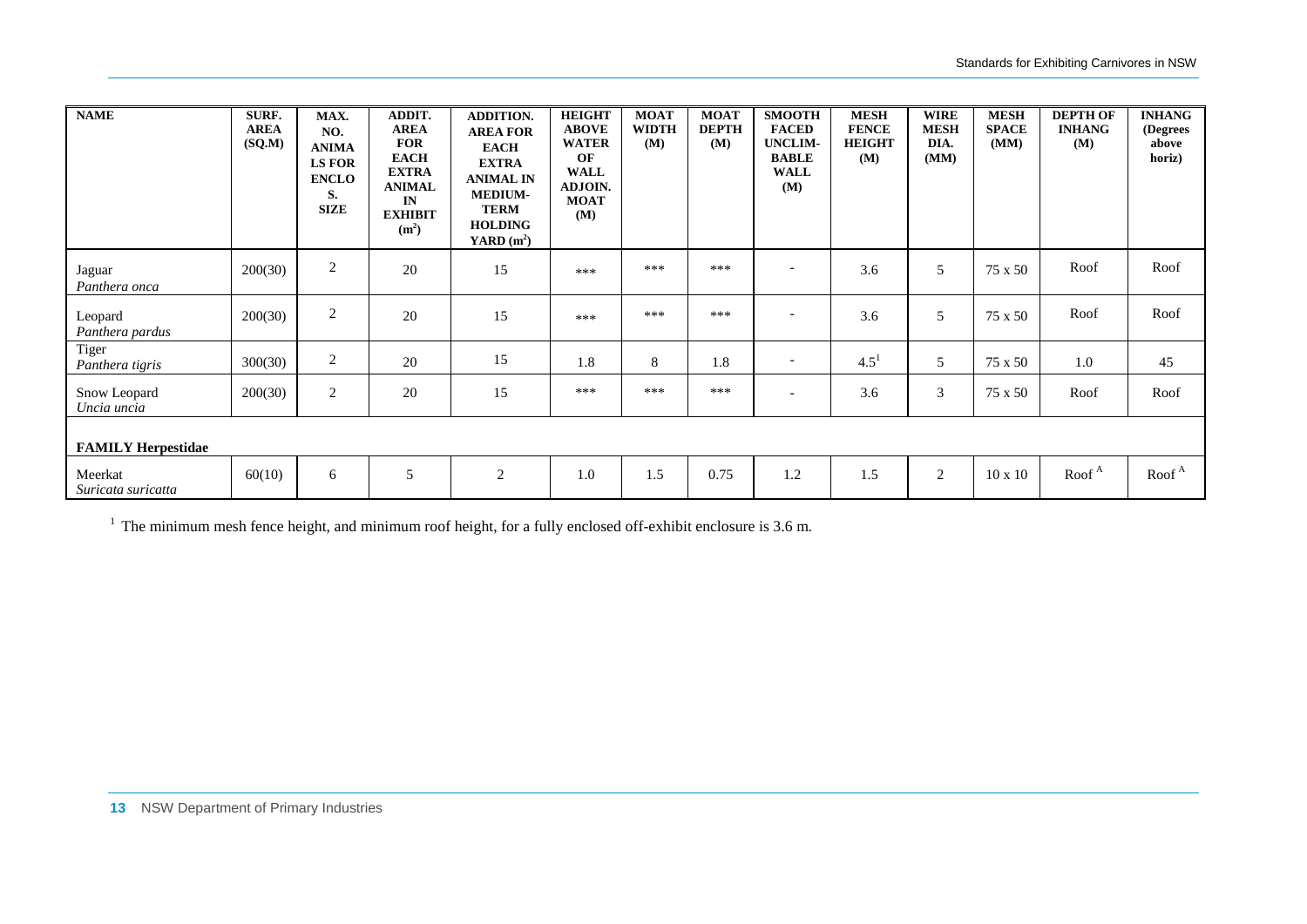## **APPENDIX 2 – Carnivore biology and exhibit guide**

Solid walls advised – means that the species is able to climb typical wire fences and may be able to climb over wire inhangs.

| <b>Species</b>                                          | <b>Social</b><br>group | Peak<br><b>Activity</b>  | Level       | <b>Mesh</b><br>o/hang<br>needed | <b>Roof</b><br><b>Needed</b> | Wire under<br>substrate | Solid walls<br>advised   | Piano wire<br>permissible | <b>Glass front</b><br>permissible | <b>Moat</b>              | Water<br>feature<br>advised |
|---------------------------------------------------------|------------------------|--------------------------|-------------|---------------------------------|------------------------------|-------------------------|--------------------------|---------------------------|-----------------------------------|--------------------------|-----------------------------|
| <b>FAMILY Canidae</b>                                   |                        |                          |             |                                 |                              |                         |                          |                           |                                   |                          |                             |
| New Guinea Wild Dog<br>Canis familiaris<br>(hallstromi) | ${\bf G}$              | $\mathbf C$              | $\mathbf T$ | yes                             | $\overline{a}$               | $\rm Pe$                | $\overline{a}$           | yes                       | yes                               | wet                      |                             |
| Maned Wolf<br>Chrysocyon brachyurus                     | S/P                    | C/N                      | T           | yes                             | $\overline{\phantom{a}}$     | Pe                      | $\blacksquare$           | yes                       | yes                               | wet                      | $\overline{\phantom{a}}$    |
| Dhole<br>Cuon alpinus                                   | ${\bf G}$              | $\mathbf C$              | $\mathbf T$ | yes                             | $\overline{a}$               | Pe                      | $\overline{\phantom{a}}$ | yes                       | yes                               | no                       | yes                         |
| Fennec Fox<br>Fennecus zerda                            | $\mathbf{P}$           | ${\bf N}$                | $\mathbf T$ | yes                             | $\overline{\phantom{a}}$     | ${\bf E}$               | $\overline{\phantom{a}}$ | $\overline{\phantom{a}}$  | yes                               | $\overline{\phantom{m}}$ | $\overline{\phantom{a}}$    |
| African Wild Dog<br>Lycaon pictus                       | ${\bf G}$              | $\mathsf{C}$             | $\mathbf T$ | yes                             | $\blacksquare$               | $\rm Pe$                | $\overline{\phantom{a}}$ | yes                       | yes                               | wet                      |                             |
| Red Fox<br>Vulpes vulpes                                | $\mathbf{P}$           | $\mathbf N$              | T           | $\overline{\phantom{a}}$        | yes                          | $\mathbf E$             | $\overline{\phantom{0}}$ | yes                       | yes                               | $\overline{\phantom{m}}$ |                             |
| <b>FAMILY Ursidae</b>                                   |                        |                          |             |                                 |                              |                         |                          |                           |                                   |                          |                             |
| <b>Black Bear</b><br>Ursus americanus                   | S                      | $\mathbf{D}/\mathbf{C}$  | T/A         | yes                             | $\overline{\phantom{a}}$     | $\mathbf S$             | $\overline{a}$           | $\overline{a}$            | yes                               | wet/dry                  | yes                         |
| Syrian Brown Bear<br>Ursus arctos syriacus              | S                      | D/C                      | $\mathbf T$ | yes                             | $\overline{\phantom{a}}$     | S                       | $\blacksquare$           | $\overline{\phantom{a}}$  | yes                               | wet/dry                  | yes                         |
| Kodiak Bear<br>Ursus a. middendorffi                    | S                      | D/C                      | T           | yes                             | $\overline{\phantom{a}}$     | S                       | $\overline{\phantom{a}}$ | $\overline{\phantom{a}}$  | yes                               | wet/dry                  | yes                         |
| Sun Bear<br>Helarctos malayanus                         | S                      | ${\rm N\hspace{-1pt}}/C$ | T/A         | yes                             |                              | $\mathbf S$             | yes                      | $\overline{\phantom{a}}$  | yes                               | wet/dry                  |                             |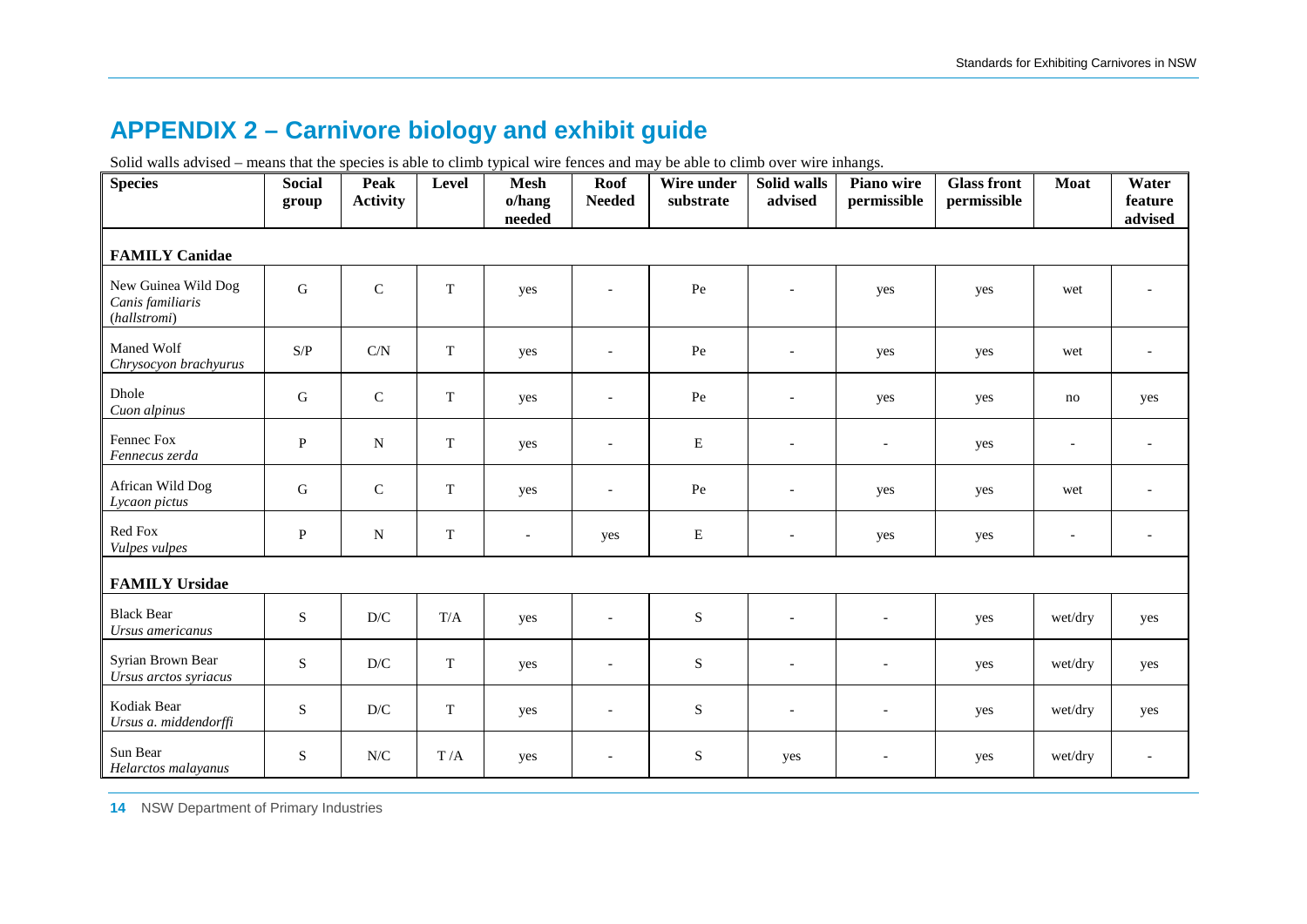| <b>Species</b>                                | <b>Social</b><br>group | Peak<br><b>Activity</b> | Level        | <b>Mesh</b><br>o/hang<br>needed | Roof<br>needed           | Wire under<br>substrate  | Solid walls<br>advised   | Piano wire<br>permissible | <b>Glass front</b><br>permissible | Moat                     | Water<br>feature         |
|-----------------------------------------------|------------------------|-------------------------|--------------|---------------------------------|--------------------------|--------------------------|--------------------------|---------------------------|-----------------------------------|--------------------------|--------------------------|
| <b>FAMILY Mustelidae</b>                      |                        |                         |              |                                 |                          |                          |                          |                           |                                   |                          |                          |
| Small-clawed otter<br>Amblonyx cinerea        | ${\bf G}$              | ${\bf D}$               | T/Aq         | yes                             | $\bar{a}$                | ${\bf S}$                | yes                      | $\sim$                    | yes                               | $\overline{\phantom{a}}$ | yes                      |
| Ferret<br>Mustela putorius                    | ${\bf S}$              | $\mathbf{D}/\mathbf{C}$ | T/B          | yes                             | $\overline{\phantom{a}}$ | $\mathbf S$              | yes                      | $\overline{\phantom{0}}$  | yes                               | $\overline{\phantom{a}}$ |                          |
| <b>FAMILY Procyonidae</b>                     |                        |                         |              |                                 |                          |                          |                          |                           |                                   |                          |                          |
| Red Panda<br>Ailurus fulgens                  | S                      | ${\bf N}$               | $\mathbf{A}$ | $\sim$                          | $\bar{a}$                | $\overline{\phantom{a}}$ | yes                      | yes                       | yes                               | $\overline{\phantom{a}}$ |                          |
| <b>FAMILY Viverridae</b>                      |                        |                         |              |                                 |                          |                          |                          |                           |                                   |                          |                          |
| Binturong<br>Arctictis binturong              | ${\bf S}$              | ${\bf N}$               | $\mathbf{A}$ |                                 |                          |                          | yes                      | yes                       | yes                               |                          |                          |
| <b>FAMILY Felidae</b>                         |                        |                         |              |                                 |                          |                          |                          |                           |                                   |                          |                          |
| Puma<br>Puma concolor                         | ${\bf S}$              | C/N                     | $\rm T/A$    | $\overline{a}$                  | yes                      | $\mathbf S$              | $\overline{a}$           | yes                       | yes                               | $\overline{a}$           |                          |
| Serval<br>Leptailurus serval                  | ${\bf S}$              | $\mathbf C$             | T            | $\overline{\phantom{a}}$        | yes                      | ${\bf S}$                | $\overline{\phantom{a}}$ | yes                       | yes                               | $\overline{\phantom{a}}$ |                          |
| Asiatic Golden Cat<br>Catopuma temminckii     | S                      | N                       | T/A          | $\overline{\phantom{a}}$        | yes                      | ${\bf S}$                | $\overline{\phantom{a}}$ | yes                       | yes                               | $\overline{\phantom{a}}$ | $\overline{\phantom{a}}$ |
| <b>Fishing Cat</b><br>Prionailurus viverrinus | S                      | $\mathrm{C/N}$          | $\mathbf T$  | $\sim$                          | yes                      | ${\bf S}$                | $\overline{a}$           | yes                       | yes                               | $\overline{\phantom{a}}$ | yes                      |
| Jaguarundi<br>Felis yagouarandi               | S                      | D/C                     | T            | $\overline{\phantom{a}}$        | yes                      | $\mathbf S$              | $\overline{a}$           | yes                       | yes                               | $\overline{a}$           |                          |
| Caracal<br>Caracal caracal                    | ${\bf S}$              | $\mathbf N$             | $\mathbf T$  | $\overline{a}$                  | yes                      | ${\bf S}$                | $\blacksquare$           | yes                       | yes                               | $\overline{\phantom{a}}$ |                          |